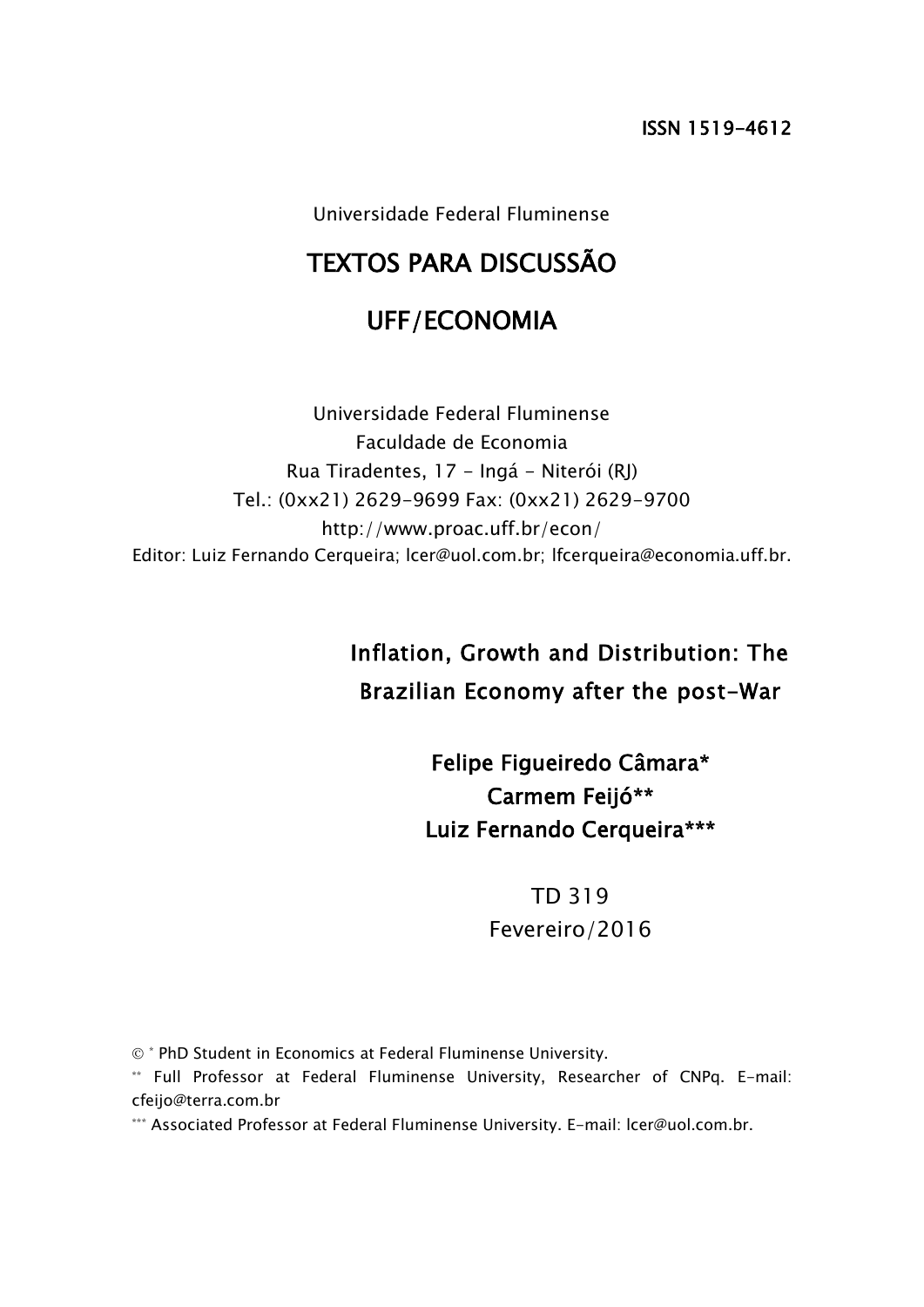

## **ABSTRACT**

Following Marglin and Bhaduri, the purpose of this paper is to investigate empirically the interaction between income distribution and growth of aggregate demand during the 1951-89 period in Brazil. Applying Hein and Vogel's (2008) methodology we conclude that the Brazilian economy showed a profit-led demand regime. In a context of high inflation, high concentration of markets and wage control, retained profits were the main source to finance new capital. In this sense, we found a large sensitivity of investment relative to the wage share, a result that is compatible with the consumption pattern based on high income, which supported the growth trend with low wages observed in the period.

KEYWORDS: demand-led regime, Brazilian economy, industrialization via import substitution.

JEL: E12, E25, O11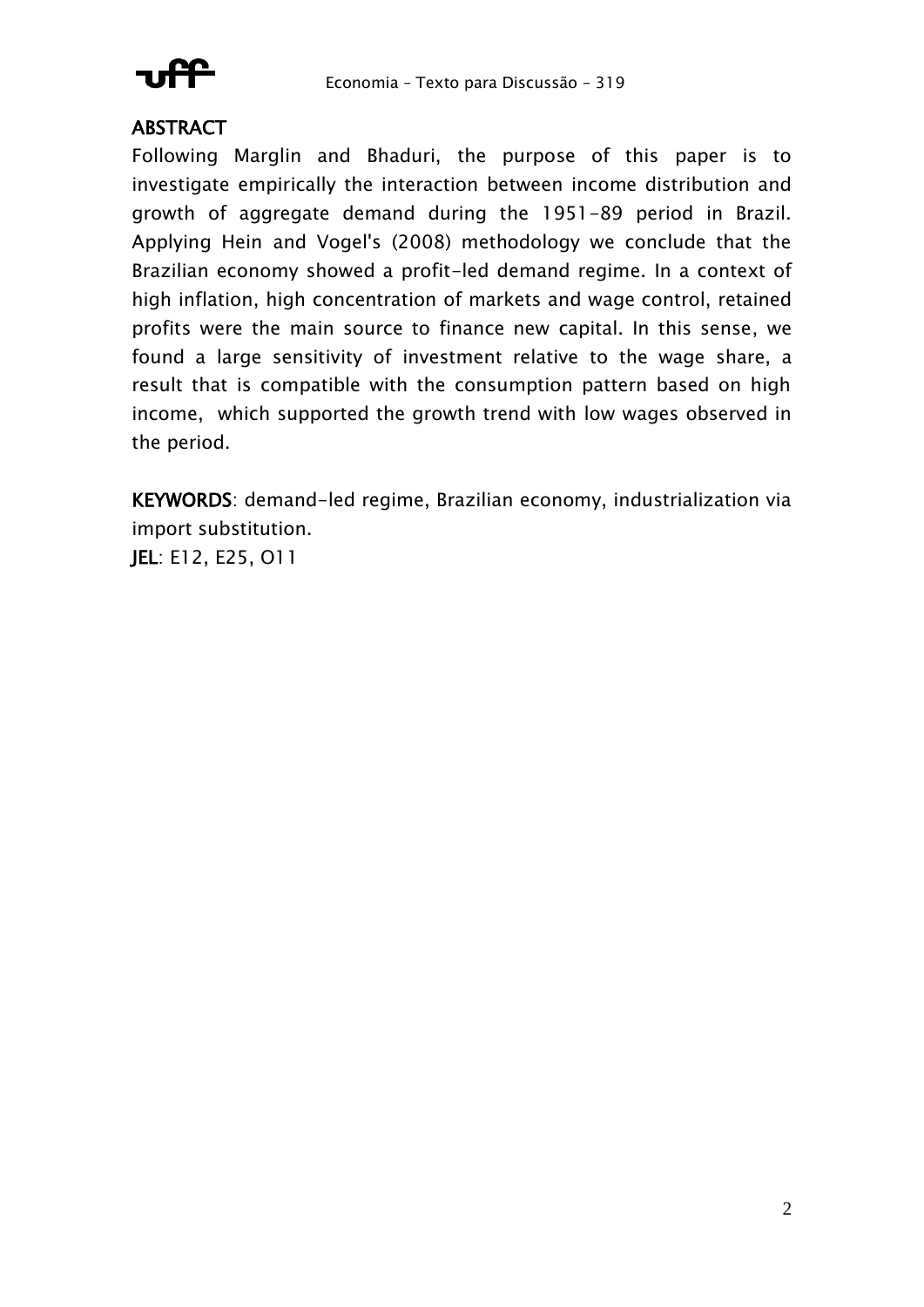

#### **1. Introduction**

Since economic opening in the 1990s and the change of the economic policy agenda towards more liberal orientation, the performance of the Brazilian economy has been considered mediocre compared to its growth in the post-War period until the end 1980s: 2.7% growth rate in average per year in the 1990-2012 period, compared with 7.5% in average per year in the period of  $1947$ -1989.<sup>1</sup> Inequality, on its turn, major characteristic of the Brazilian economy, has been reduced since the end of the high inflation regime<sup>2</sup> in the mid-1990s, associated with well-succeeded social programs of income transfer and an economic policy to restore the purchasing power of the minimum wage implemented since mid-1990s. These apparent conflicting evidences bring about an old debate in Brazil about how to conciliate income distribution and growth. In this sense, our focus in this paper is to discuss how the functional income distribution affected the behavior of aggregate demand in Brazil before economic opening and the implementation of a liberal economic policy agenda (since post-War until 1989), based on recent literature on growth regimes. During that period, economic growth has not been lavish in redistributing income, and more than that, during the period of accelerated growth income distribution was more perverse for wage earners.

Based on the seminal work by Marglin and Bhaduri (1990), that defines demand regimes according to the profile of the income distribution, this paper investigates the demand regime that prevailed in the Brazilian economy before economic opening, that is to say, during the period of accelerated growth, high inflation and higher social

<sup>&</sup>lt;sup>1</sup> Actually, growth rates were high until 1980, just before the Mexican debt crisis. After 1981 growth rates in Brazil were unstable and much lower than in the previous period: from 1981 until 1989 average growth was only 2.2%.

For a reference of the high inflation regime in Brazil in the 1980s and 1990s, see Feijó and Carvalho (1992).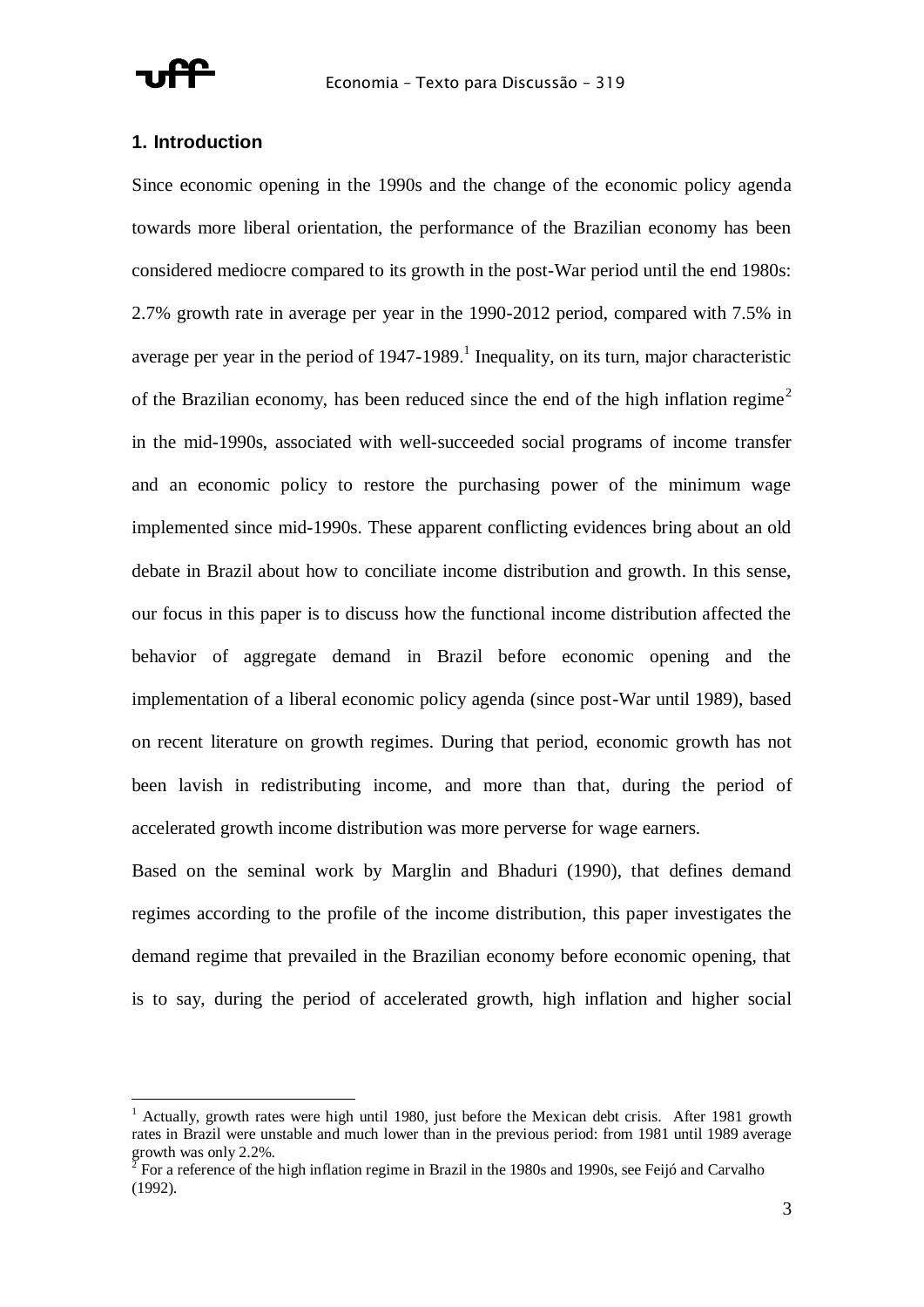

#### Economia – Texto para Discussão – 319

inequality.<sup>3</sup> In our econometric investigation, we found that the Brazilian demand regime since post-War until the end of the 1980s was profit-led. This is an interesting result as the literature suggests that in rather closed economies with large share of consumption in GDP, as the Brazilian economy since post-War, a wage-led regime should prevail.<sup>4</sup> In our view, specificities of the Brazilian development should be taken into account in order to explain how a rather closed economy could conciliate accelerated growth and increase in profit share for over three decades, since the end of the War until the end of the 1970s. The 1980s was a decade characterized by severe macroeconomic imbalances that resulted in low growth and acceleration of inflation rates.

The paper is divided in six sections, besides this introduction. In Section 2, we provide a brief analysis of the evolution of income distribution and investment rate. In Section 3, we present the theoretical model that establishes the relation between distribution and aggregate demand. Section 4 presents the empirical analysis and definition of the nature of the demand regime in Brazil. In section 5, we interpret our results and Section 6 concludes the paper.

## **2. Functional income distribution and the behavior of investment in the 1951-89 period**

A first empirical approach to the evolution of the functional income distribution and the investment rate is shown in Figure 1A. Although during 1951 to 1989 the wage share had been rather stable around 42%, it is clear that the movement of both curves was in opposite direction: when wage share increased investment rate decreased, and vice and

 $\overline{a}$ 

 $3$  We limit our period of analysis until 1989, as in March 1990, the new president elected after the military coup in 1964, Fernando Collor de Melo, gave a new orientation to economic policy, following neoliberal recommendations of the Washington Consensus. This implied deep changes in the institutional framework with impacts on income distribution and capital accumulation.

 $4$  Badhuri and Marglin (1990).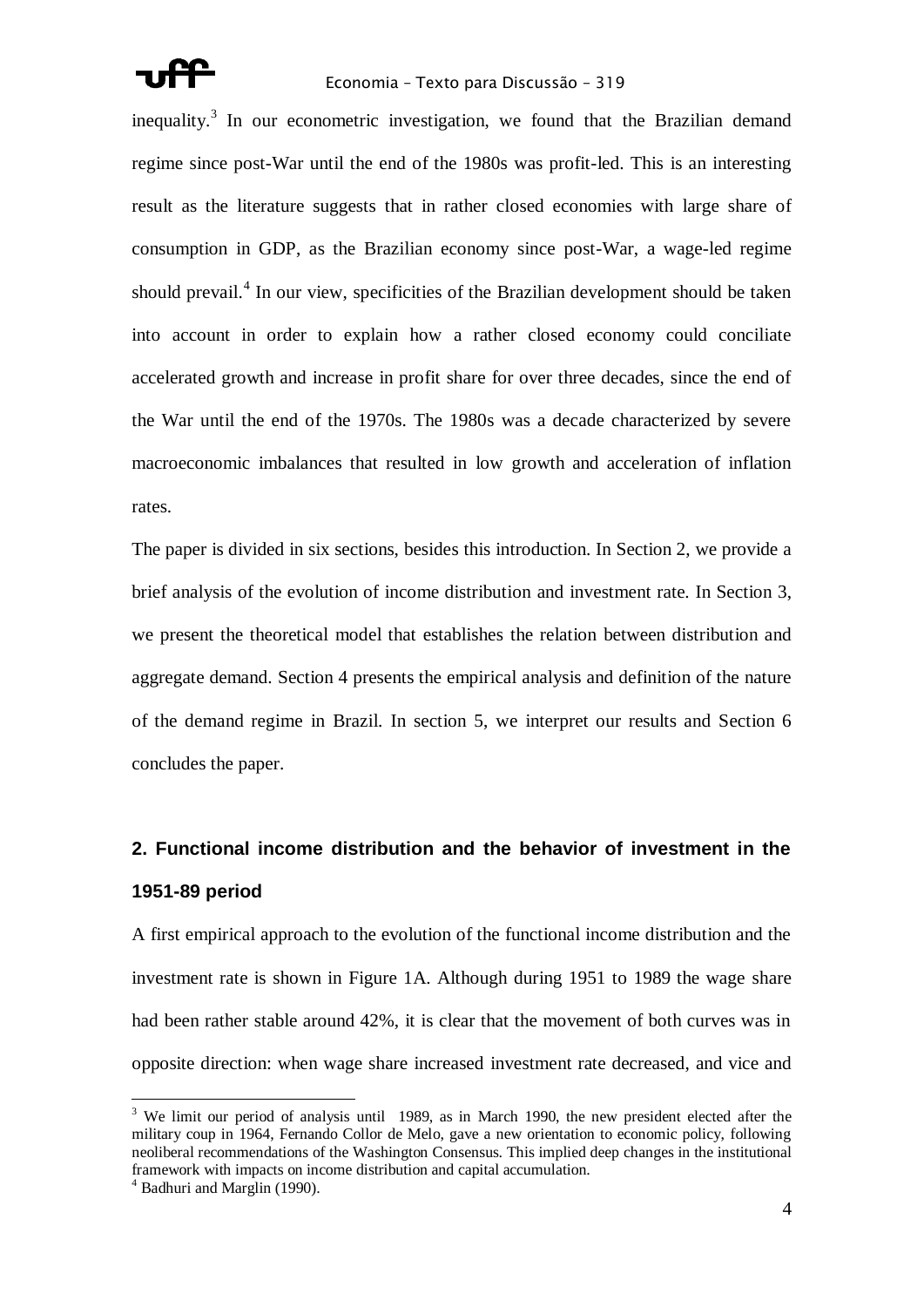

versa. As inflation had been persistent during the period, a wage control policy had been frequently used as an instrument of price stabilization (Bacha, 1980).

Figure 1B shows the periods when productivity gains grew faster than real wages: from 1957 to 1961 and from 1973 to 1983. During periods of lower rates of output growth (beginning of the 1960s and mid1980s) and therefore slowdown in productivity growth, we observe that there was redistribution in favor of wages. Conversely, periods of higher growth, as during the "economic miracle" (1968-74), productivity growth was higher than the growth of wages, and so wage share did not improve.



**Figure 1:** Evolution of functional income distribution – 1951-1989

**Source:** Marquetti (2012) and Heston, Summers and Aten (2009); **A:** Index number **(**1951=100; moving average of 3 periods); **B**: Index number  $(1951 = 100)$ .

Figures 1A and 1B allow us to suggest a causal relationship between distribution in favor of profits and acceleration in capital accumulation. In this sense, empirical evidences about the interaction between growth and income distribution in Brazil in 1951-89 suggest that the country followed a growth pattern similar to classic/Marxist interpretation, that is to say, the rise in the wage share resulted in profit squeeze and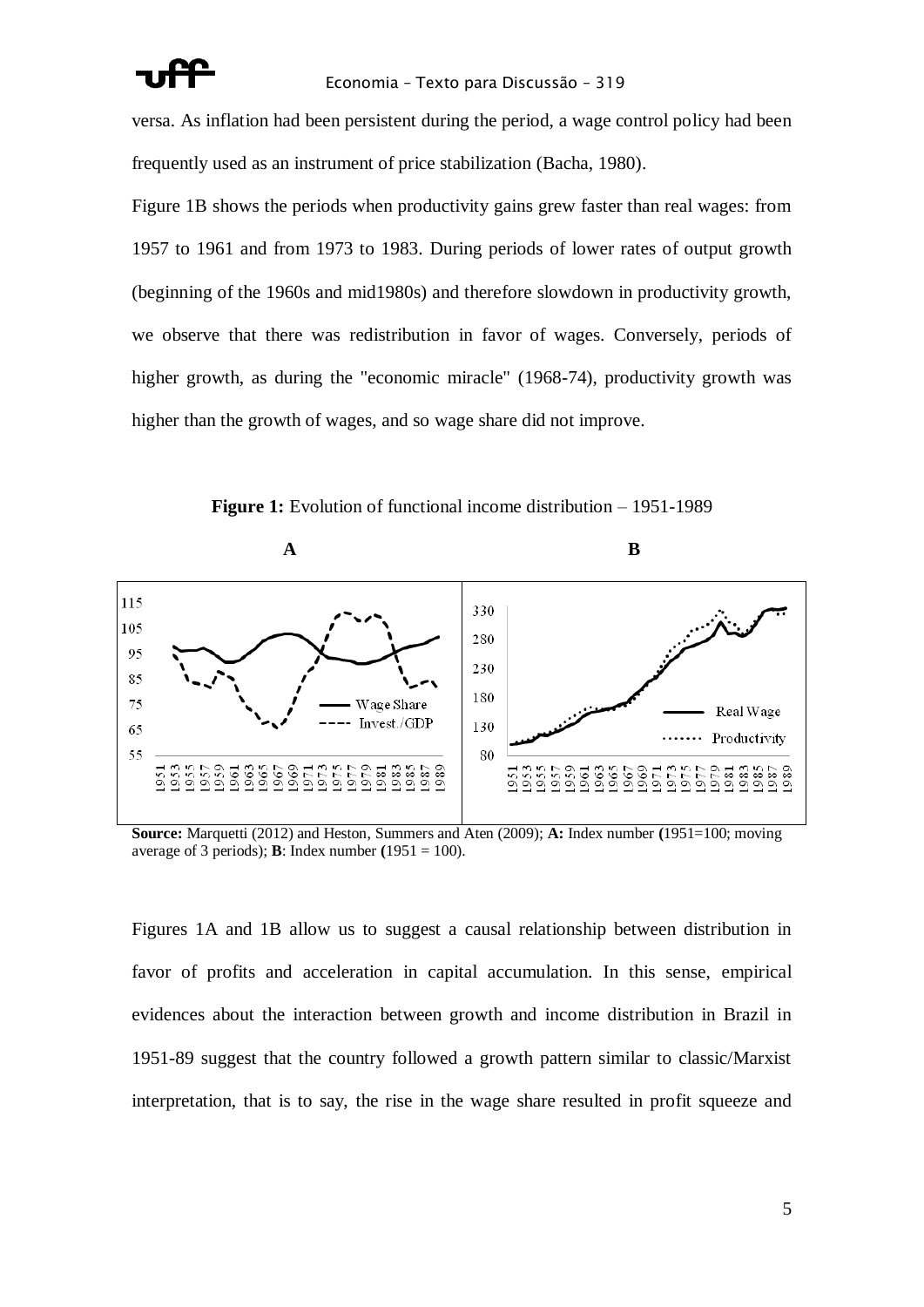

reduced investment rate.<sup>5</sup> Based on Keyensian assumptions, we shall argue in the following sections that this pattern of growth might have occurred. Up to now, the first evidences seem to suggest that the growth of aggregate demand in Brazil between 1951 and 1989 was induced by the redistribution in favor of profits, thanks mainly to the high sensitivity of investment to that variable.

#### **3. Aggregate demand and functional distribution of income**

The investigation about the demand regime allows to establish the functional relationships between income distribution and growth components of aggregate demand. A regime is named profit-led when a distribution in favor of profits increases aggregate demand. If the opposite occurs, that is to say, an increase in the wage share increases aggregate demand, the regime is named wage-led.

The starting point for the construction of the theoretical model is to write the aggregate demand as follows:

$$
Y = CP + I + G + NEX \tag{1}
$$

where: *Y* is aggregate demand; *CP* is private consumption; *I* is investmet; *G* is governamental consumption; and *NEX* are net exports, defined as  $X - M$ , where *X* is demand for exports and *M* is demand for imports.

National Income is defined as:

 $\overline{a}$ 

$$
PY = W + R \tag{2}
$$

where:  $P \times Y$  is the National Income and *P* is an index for the level of aggregate price; *W* is the amount of wage paid and *R* is the amount of profits. We assume that there are only two classes: workers that receive wages and capitalists that receive profits.

 $<sup>5</sup>$  We should note that in marxists models there is no role for aggregate demand in determining long-term</sup> growth, which is explained exclusively by supply forces.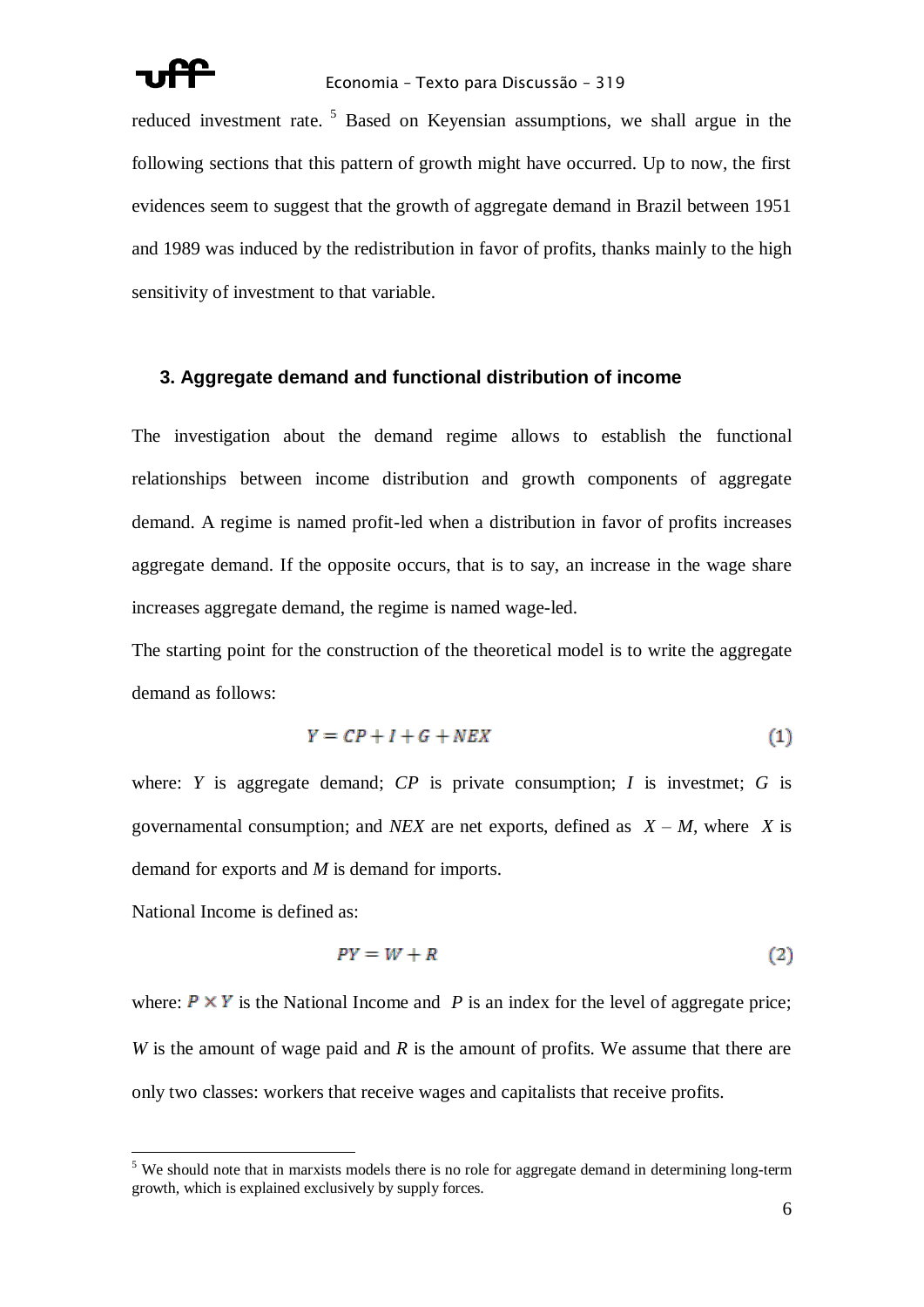

Price formation is defined as:

$$
P = (1 + z) \times CUT \tag{3}
$$

where *z* is the mark-up and depends, among other things, on the degree of monopoly of the economy; *CUT* is the unit cost of work, that is to say, it measures the cost to produce a unit of physical product. It corresponds, in algebric terms, to the average nominal wage divided by labor productivity. The definition of this variable shows that *CUT* is related with the share of wages in national income as equation (4). Defining  $W = wL$  in equation (2), we can write the wage share, *WS*, as:

$$
WS = \frac{W}{PY} = 1 - \frac{R}{PY} = \frac{wl}{PY} = \frac{w/P}{Y/L} = CUT/P
$$
\n<sup>(4)</sup>

where *w* is the average nominal wage;  $w/P$  is the average real wage and *L* is the amount of employment*.* We assume, without loss of generality, that the initial level of price is equal to one, and so:  $WS = CUT$ .

In the demand-led regime model, variations in the private consumption are related to functional income distribution. This is justified because it is assumed that average propensities to save are different between workers and capitalists (Kalecki, 1954; Kaldor, 1956), and workers have a propensity to save smaller than capitalists do. According to Naastepad (2006), this difference is due to the retention of a large proportion of profits by companies. Therefore, a given level of income distribution in favor of workers implies increased private consumption, that is to say, consumption function is positively affected by changes in the wage share.

The function to private consumption can be written as:

$$
CP = f(WS, Y), \qquad \frac{\partial CP}{\partial WS} > 0 \qquad e \qquad \frac{\partial CP}{\partial Y} > 0 \tag{5}
$$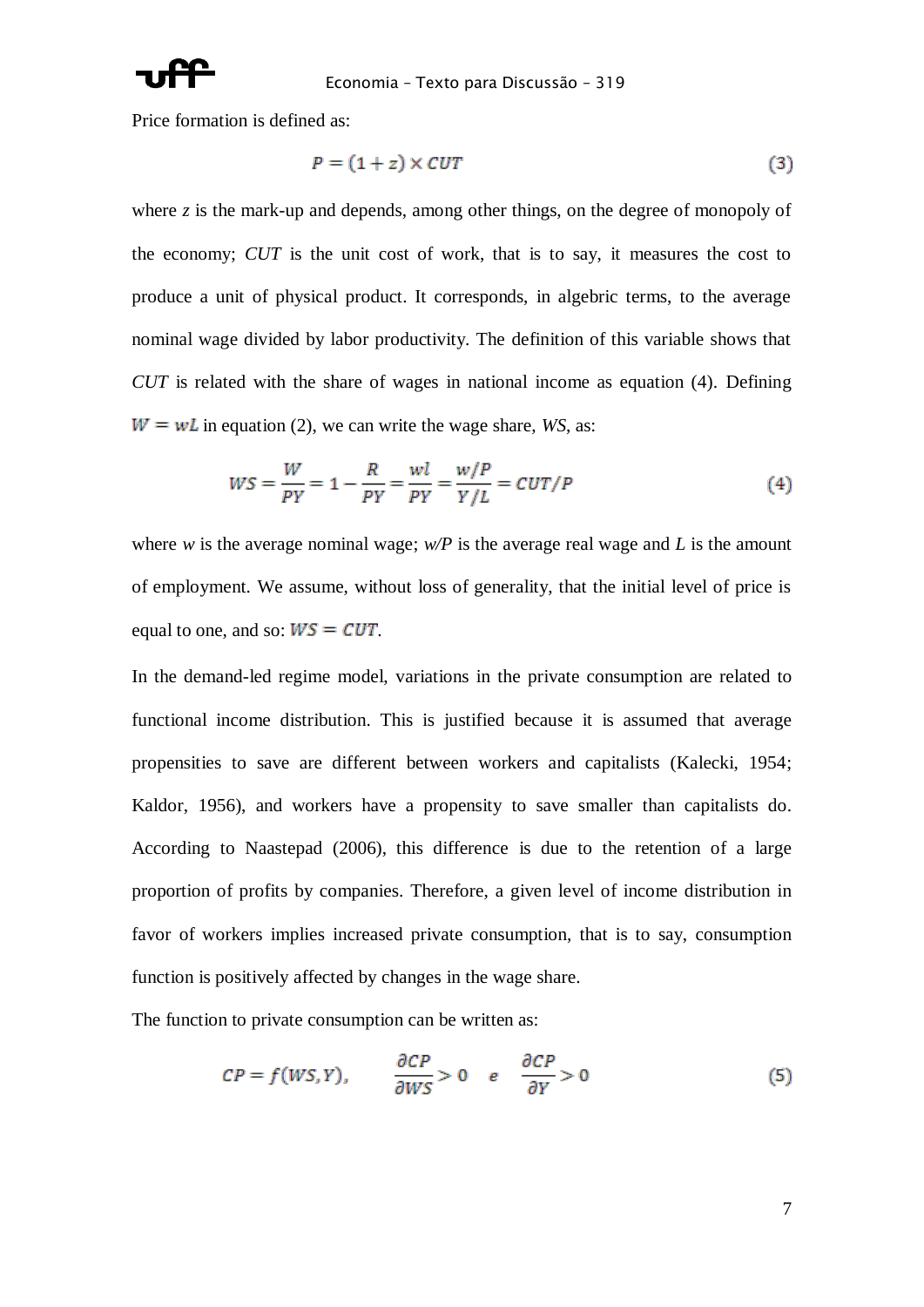#### Economia – Texto para Discussão – 319

It is also assumed that investment responds positively to redistribution in favor of profits. An increase in the share of profits means, *ceteris paribus*, an increase in the internal resources to firms, which may alleviate, given the state of expectations, any short-term constraint to new investment in fixed capital (Feijo, 1993). Moreover, since the investment decision entails a portfolio choice among liquid assets, the increase in expected profit rate on physical capital compared to the market interest rate can boost investment in fixed capital. Finally, for a certain constant level of capacity utilization, according to Uermura (2000) an increasing profit share may imply higher rate of profit (Uemura, 2000). This follows from Steindl (1952), that assumes that firms respond to the increase in effective demand increasing investment in capacity aiming at keeping the 'optimal' rate of capacity utilization as a strategy to deter entry and obtain 'super' normal profits in oligopolistic markets. Therefore, the investment is considered a positive function of GDP (proxy for aggregate demand) and the share of profits in income. The investment function is defined as:

$$
I = f(RS, Y) \quad \therefore \quad I = f(WS, Y), \qquad \frac{\partial I}{\partial WS} = -\frac{\partial I}{RS} < 0 \quad e \quad \frac{\partial I}{\partial y} > 0 \tag{6}
$$

where: *RS* is the profit share (the proportion of profits in national income (*R/Y*). Government expenditures are assumed dependent on administrative and hierarchical processes in the government (Amitrano, 2011). In this sense:

$$
G = f(\rho) \tag{7}
$$

where  $\rho$  is a variable that captures the effects of changes in the interaction among the different elements in process in government.

Finally, the demand for exports is assumed to be a positive function of income level weighted by the importance of the trading partners. The transmission mechanism of changes in distribution affecting exports is via prices. As it is assumed that prices are set up by a mark-up rule over unit labor cost, which is equivalent to the wage share, an

8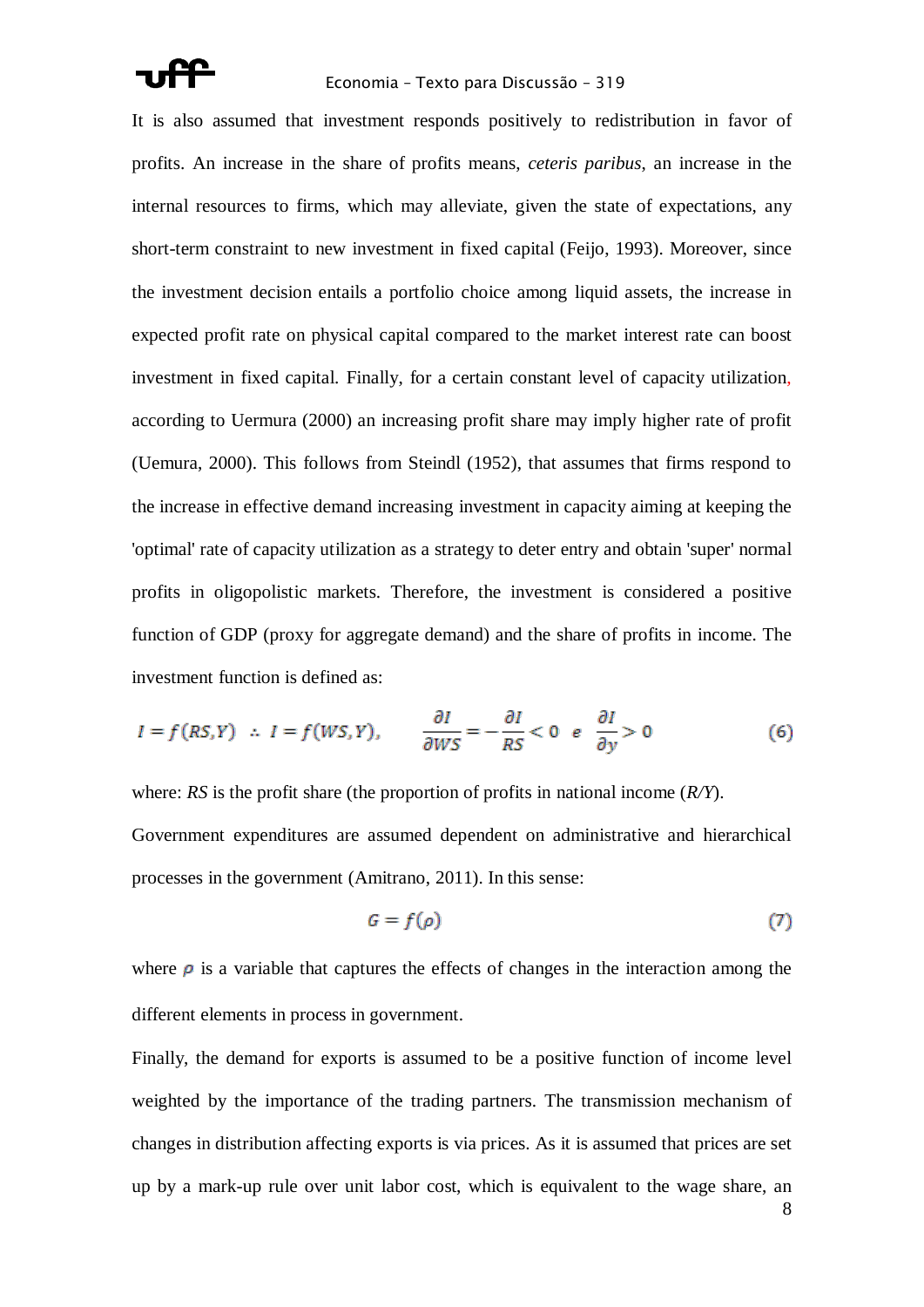

#### Economia – Texto para Discussão – 319

improvement in income distribution in favor of wages affects negatively price competitiveness of exported goods, 6 given the exchange rate. Imports, according to Naastepad (2006), are assumed a function of domestic income.<sup>7</sup> Both functions can be written as:

$$
M = f(Y), \frac{\partial M}{\partial Y} > 0 \qquad X = f(WS, Yf), \frac{\partial X}{\partial WS} < 0 \quad e \quad \frac{\partial X}{\partial Yf} > 0 \tag{8}
$$

where  $Yf$  is the income of the trade partners.

Once the functions of the components of aggregate demand have been defined, equation (1) can be written as:

$$
Y = CP(WS, Y) + I(WS, Y) + G(\rho) + [X(WS, Y) - M(Y)]
$$
\n(9)

An exogenous variation in income distribution, given a certain level of capacity utilization (or a given level of income) will have a direct impact on consumption and investment and exports. The intensity with which these variables respond to changes in income will result in a net impact on the aggregate demand, which defines the nature of the demand regime: profit-led or wage-led.

#### **4. Empirical analysis: data and estimates of the long-term elasticities**

Data employed in the econometric exercise refer to GDP (*Y*), private consumption (*CP*), total investment *(I*), exports (*X*) and GDP of USA (*Yf*) from Heston, Summers e Aten  $(2009)^8$ , and the wage share (*WS*) from Marquetti (2012).

 $<sup>6</sup>$  Assuming that variations in the income distribution are not offseted by variations in the mark up.</sup>

<sup>7</sup> Increases in labor costs could affect the level of imports in open economies, as, when domestic prices increases, there would be a shift in demand for imported goods. However the Brazilian economy in 1951- 89 was extremely closed and import control mechanism has been widely used given the import substitution strategy followed to accelerate the industrialization process. In this sense we follow Naastepad (2006) and consider that imports are not directly affected by changes in income distribution. <sup>8</sup> We use data from Penn World Table 6.3 (PWT 6.3), because in more recent versions (PWT 7.0 or PWT

<sup>7.1),</sup> governent expenditures with education and health are included in private consumption, and not as government expenditures. Concerning our objectives, we consider the old methodology more appropriated.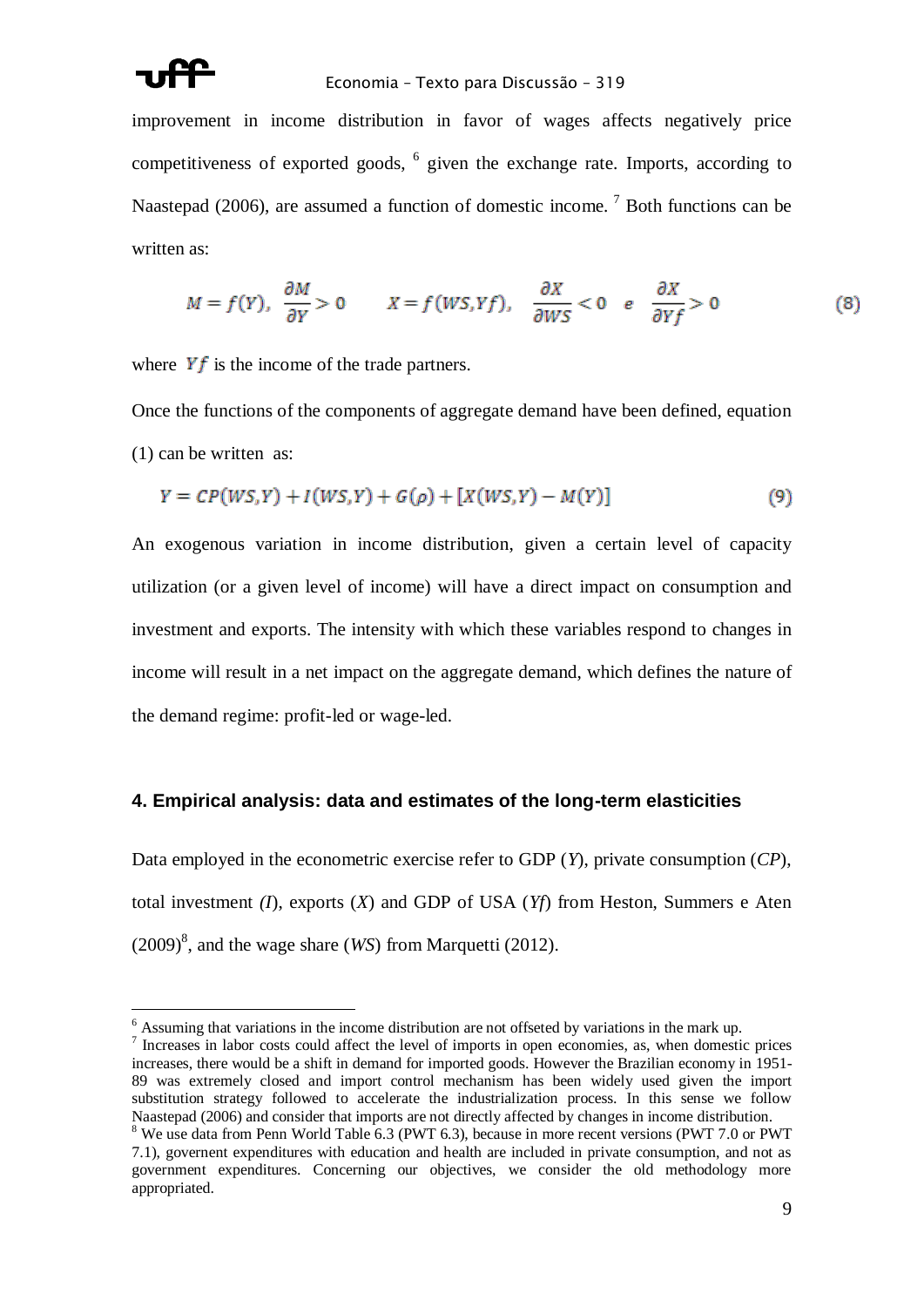

In our exercise we tested the variable investment for two different specifications. One as total investment and other as private investment. The reason for that is because during the period of our study state-owned enterprises played a relevant role in the industrialization process of the country.<sup>9</sup> Their importance can be understood not only as a driving force to private investment as they were crucial to the industrialization project of the country, but also, as Trebat (1983) had shown, because, by the 1970s, they were performing very close to private enterprises when investment decisons were made.<sup>10</sup> This means to say, according to the author, that state-owned enterprises in Brazil had a great autonomy to fix prices and allocate funds at that time. This scenario started to change in the 1980s, when macroeconomic conditions of the country deteriorated, and state-owned enterprises were used as part of the governamental strategy to attract capital and to control inflation. So, in order to test the relevance of public investment to explain the behavior of total investment, we also made estimates considering only private investment (and not total investment). To proceed such estimates we calculated public investment as the share of public capital formation in total capital formation (National Accounts<sup>11</sup>), and this proportion has been applied to the series of total investment from Heston, Summers e Aten  $(2009)$ . <sup>12</sup> Results showed that the negative impact of wage share on investment was higher when public investment has been considered, and those are the results reported in Table 2.

<sup>&</sup>lt;sup>9</sup> The main public enterprises created in the 1940s and 1950s were: Companhia Siderúrgica Nacional, in 1941, in the metalurgic branch; Companhina Vale do Rio Doce, in 1942, in the mining branch and Petrobras, in 1953, in the exploration and processing of oil.

<sup>&</sup>lt;sup>10</sup> Trebat (1983) lists a number of factors such as operational autonomy, high dependence on financing from domestic resources (and relative independence from public funding), management reporting to "market disciplines", etc.. which leads us to assume the hypothesis that the demand for investment in Brazilian state-owned enterprises responded to a functional redistribution of income in a similar way to what happens with private companies. This implies, according to the assumptions of the theoretical model to be developed, that the share of aggregate demand that responds to the functional redistribution of income is greater than in cases where state-owned enterprises are mere subservient to the State. <sup>11</sup> IBGE - Brazilian Statistical Office: *Estatísticas do Século XX*, <http://seculoxx.ibge.gov.br/economicas/contas-nacionais>

 $12$  Also we made estimates excluding public investment employing data from Morandi (2011), and reached at the same result.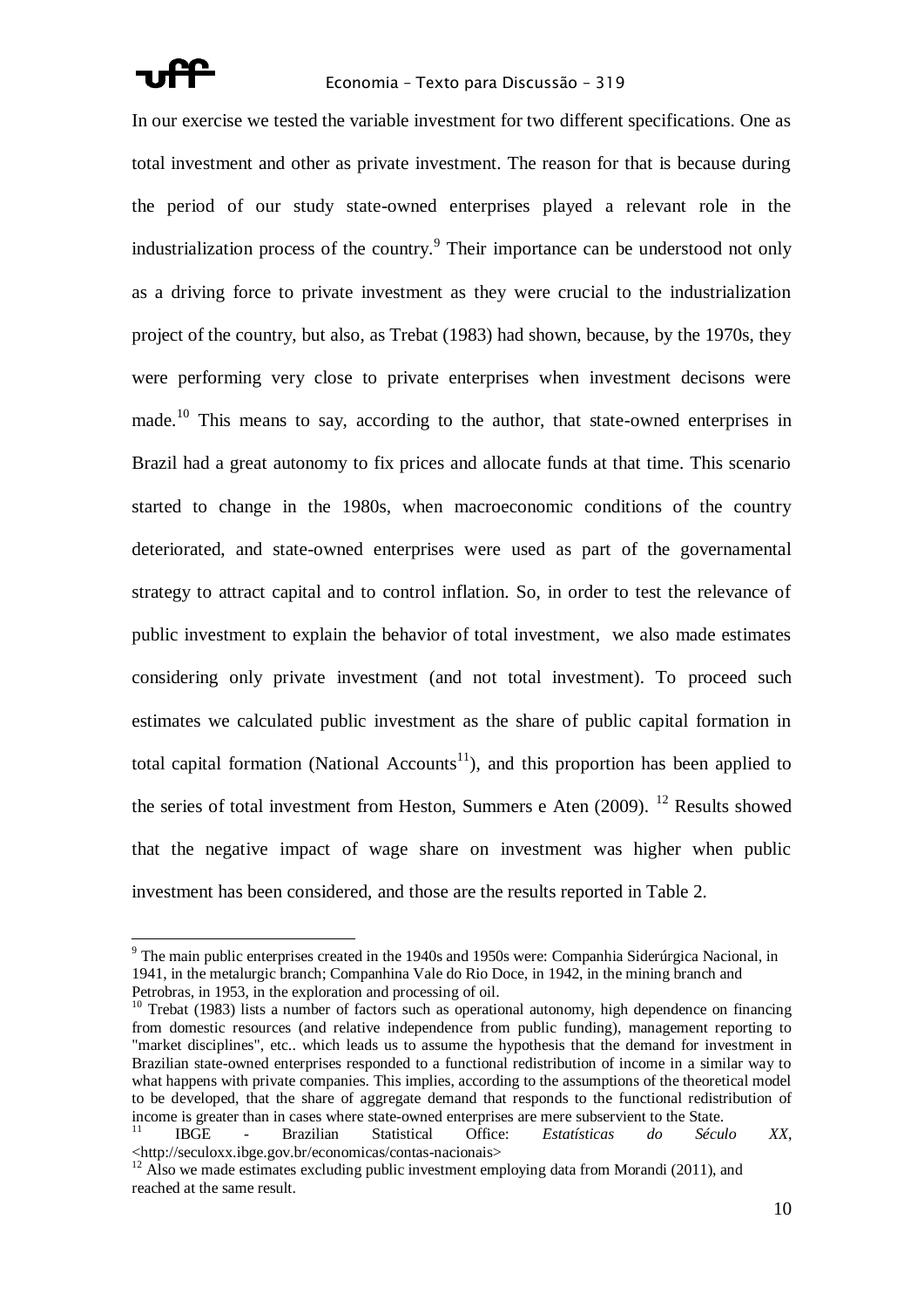All series were specified in log, as we assume a constant elasticity of each component of aggregate demand in relation to the distribution (and income).<sup>13</sup> To identify the demand regime we followed Hein and Vogel's (2008) methodology. Therefore, the partial impacts of changes in wage share in each component of aggregate demand (*CP, I* and *X*) were calculated according to the steps below:

- i) Elasticities were estimated to each component of demand in relation to the wage share;
- ii) In order to calculate the partial derivatives, that is to say  $\partial CP/\partial WS$ ,  $\partial I/\partial WS$ ,  $\partial X/\partial WS$  - elasticities estimated in (i) were multiplied by the ratio of the sample average of each component divide by the sample average of the wage share;
- iii) Partial impacts were obtained by dividing the derivatives by the average sample of the income.

Adding up the partial impacts we obtain the total effect of a one percentage point increase in the wage share on the increase/decrease of real GDP (in %):

$$
\frac{\frac{\partial Y}{Y}}{\partial WS} = \frac{\frac{\partial CP}{Y}}{\partial WS} + \frac{\frac{\partial I}{Y}}{\partial WS} + \frac{\frac{\partial X}{Y}}{\partial WS}
$$
(10)

If  $\frac{\partial Y}{\partial w}$  /  $\partial WS > 0$ , demand regime is wag-led; if  $\frac{\partial Y}{\partial w}$  /  $\partial WS < 0$  demand regime is profit-

led.

 $\overline{a}$ 

In order to define the econometric method to estimate the elasticities we first implemented the Augmented Dickey-Fuller (ADF) unit root test to identify the order of integration of the series. Then we tested for the existence of a stable long-term relation among the variables, that is to say, if the variables are co-integrated employing the

 $13$  Using the series in logarithmic form imply that we are assuming multiplier effects of the wage share on the components of aggregate demand. The estimation using variables in level, that assumes additive effects, are not suited to the characteristics of the series used in this analysis, since growth is exponential over time.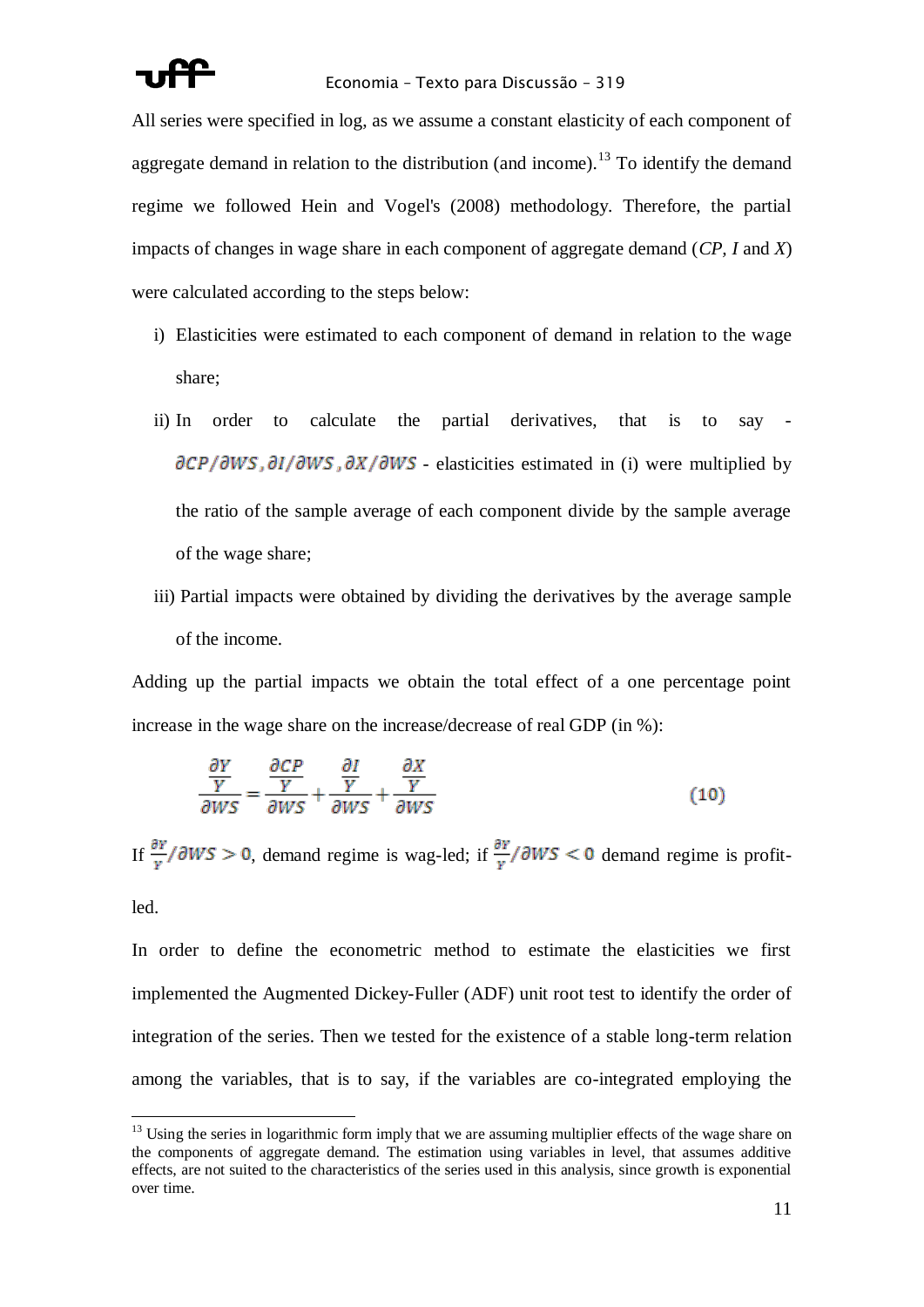

#### Economia – Texto para Discussão – 319

Engle-Granger (1987) procedure. We concluded that all series are *I*(1) and cointegrated. Therefore, we applied a single-equation error correction model approach (SEECM), the Stock (1987) estimator and the Dynamic Generalized Least Squares (DGLS) estimator (Stock and Watson,1993) in order to estimate the co-integrating coefficient (the long-term elasticities).<sup>14</sup>

The number of lags on the differences of Stock (1987) error correction equation was determined according to the significance of the lagged difference added and the improvement in the test statistics. We gradually increased the lag order of the differences always keeping at sight the search for parsimony. The number of leads and lags included in the DGLS equations observed the same pattern. The inclusion of deterministic trend terms was motivated by graphical analysis of the dependent variables and these terms were included when their coefficients were significant and the inclusion did not deteriorate the individual and joint significance test statistics of estimated equations.

#### **4.1 Estimating the partial effects of the income distribution**

#### **Private Consumption**

 $\overline{a}$ 

Private consumption (CP) was estimated as a function of the GDP (Y), employed as a proxy to national income, and a function of the wage share (WS). The results of the estimation are shown in Table 1.

 $14$  The method of Stock and Watson (1993) consists of adding leads and lags to a single equation of the error correction model to correct possible effects of endogeneity. The use of this method is appealing because the estimated equations relate the GDP, with the components of aggregate demand which can generate endogeneity by simultaneity. To correct autocorrelation a GLS estimator is used.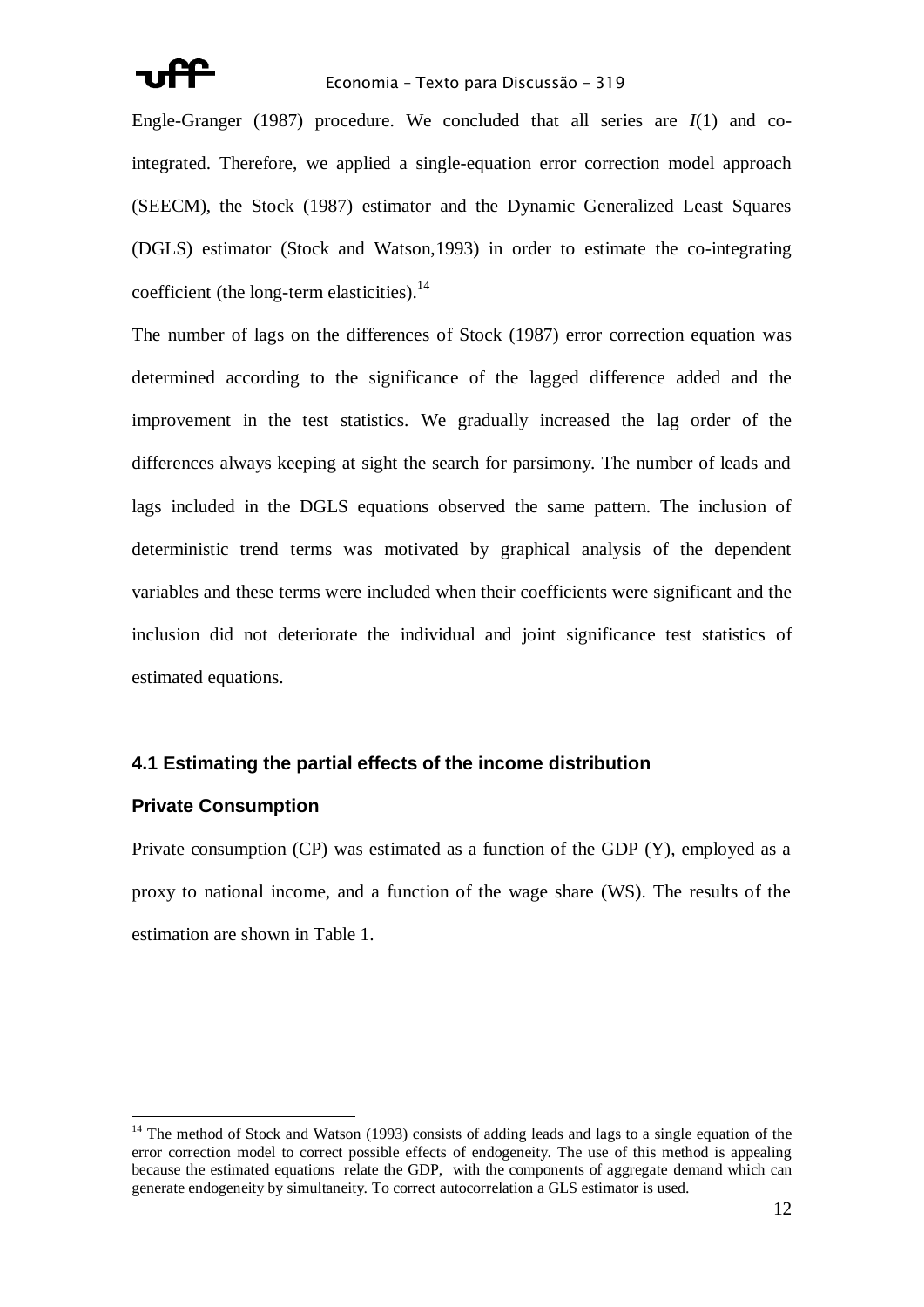| Stock (1987) estimator |                                     |           |         |                        | DGLS estimator         |           |
|------------------------|-------------------------------------|-----------|---------|------------------------|------------------------|-----------|
|                        | Dependent variable: $\Delta \ln CP$ |           |         | Dependent variable: CP |                        |           |
|                        | <b>Coeficients</b>                  | t Ratio   | p-value |                        | <b>Coeficients</b>     | t Rtio    |
| Constant               | $-3,2364$                           | $-4,4762$ | 0,0001  | $\ln Y_{-1}$           | 1,0536                 | 124,7804  |
| $ln CP_{-1}$           | $-0,9409$                           | $-5,1045$ | 0,0000  | $lnWS_{-1}$            | 0,4999                 | 3,7884    |
| $\ln Y_{-1}$           | 0,9901                              | 5,1035    | 0,0000  | Constant               | $-3,3784$              | $-6,1771$ |
| $lnWS_{-1}$            | 0,4895                              | 3,7327    | 0,0008  | $D_80$                 | $-0,0652$              | $-3,3988$ |
| D 80                   | $-0,0453$                           | $-2,5782$ | 0,0149  | $R^2$                  | 0,9993                 |           |
| $R^2$                  | 0,8307                              |           |         | <b>DW</b>              | 1,3493                 |           |
| <b>DW</b>              | 1,8153                              |           |         |                        |                        |           |
|                        | <b>Long-run elasticities</b>        |           |         |                        | <b>Diagnosis tests</b> |           |
| Constant               | $-3,4397$                           |           |         |                        | Test                   |           |
| $e_{CP:Y}$             | 1,0523                              |           |         | Test                   | <b>Statisites</b>      | p-value   |
| $e_{CP;WS}$            | 0,5202                              |           |         | Bera-Jarque            | 2,427                  | 0,297     |
|                        | <b>Diagnosis tests</b>              |           |         | Ljung Box              |                        |           |
| Test                   | <b>Test Statisitcs</b>              |           | p-value |                        |                        |           |
| Breusch-               | 0,3271                              |           |         |                        |                        |           |
| Godfrey(1)             |                                     |           | 0,5674  |                        |                        |           |
| Breusch-<br>Godfrey(2) | 0,4671                              |           | 0,7917  |                        |                        |           |
| Breusch-               |                                     |           |         |                        |                        |           |
| Godfrey(3)             | 2,0172                              |           | 0,5689  |                        |                        |           |
| Breusch-               |                                     |           |         |                        |                        |           |
| Godfrey(4)             | 2,9068                              |           | 0,5735  |                        |                        |           |
| ARCH(1)                | 2,5226                              |           | 0,1122  |                        |                        |           |
| Bera-Jarque            | 3,8407                              |           | 0,1466  |                        |                        |           |
| White                  | 3,0789                              |           | 0,1281  |                        |                        |           |
| Ljung Box              |                                     |           |         |                        |                        |           |

|  |  |  |  |  |  |  |  | <b>Table 1:</b> Results for the estimation of the Private Consumption |
|--|--|--|--|--|--|--|--|-----------------------------------------------------------------------|
|--|--|--|--|--|--|--|--|-----------------------------------------------------------------------|

|                     | Stock (1987) estimator              |           |         |               | DULS estimator         |                 |         |
|---------------------|-------------------------------------|-----------|---------|---------------|------------------------|-----------------|---------|
|                     | Dependent variable: $\Delta \ln CP$ |           |         |               | Dependent variable: CP |                 |         |
|                     | <b>Coeficients</b>                  | t Ratio   | p-value |               | <b>Coeficients</b>     | t Rtio          | p-value |
| Constant            | $-3.2364$                           | $-4.4762$ | 0,0001  | $ln Y_{-1}$   | 1,0536                 | 124,7804        | 0,0000  |
| $ln CP_{-1}$        | $-0,9409$                           | $-5,1045$ | 0,0000  | $\ln WS_{-1}$ | 0,4999                 | 3,7884          | 0,0008  |
| $\ln Y_{-1}$        | 0.9901                              | 5,1035    | 0,0000  | Constant      | $-3,3784$              | $-6,1771$       | 0,0000  |
| $\ln WS_{-1}$       | 0,4895                              | 3,7327    | 0,0008  | D 80          | $-0,0652$              | $-3,3988$       | 0,0022  |
| $D_80$              | $-0,0453$                           | $-2,5782$ | 0,0149  | $R^2$         | 0,9993                 |                 |         |
| $R^2$               | 0.8307                              |           |         | DW            | 1,3493                 |                 |         |
| DW                  | 1,8153                              |           |         |               |                        |                 |         |
|                     | <b>Long-run elasticities</b>        |           |         |               | <b>Diagnosis tests</b> |                 |         |
| Constant            | $-3,4397$                           |           |         |               | Test                   |                 |         |
| $e_{\mathit{CP}:Y}$ | 1,0523                              |           |         | Test          | <i>Statisitcs</i>      | <i>p</i> -value |         |
| e <sub>cp;ws</sub>  | 0,5202                              |           |         | Bera-Jarque   | 2.427                  | 0.297           |         |

**Notes**. (i) Both equations were estimated including a intercept dummy for the year 1980; ii) the error correction equation, computed with the Stock (1987) estimator has no lagged differences of the independent variables in the implicity co-integrated equation (error correction term); iii) one lead and one lag have been added to the estimated equation via DGLS (additional leads and lags did not show to be significant and did not improve test results); iv) we used the Newey-West estimator of the covariance matrix with Bartlett kernel; additional lags were not added in order to "whitening" the residues; v) in the Ljung Box test for autocorrelation, we report the order of serial correlation, when it exists, we proceed the test up to 16 lags at 10% significance.

Once we have estimated the long-term elasticities we can calculate the impact of one percentage point variation in wage share on private consumption (%). A one percent increase in the wage share leads to an increase of 0.75% in private consumption, according to the Stock estimator, or 0.78% according to the DGLS estimator. The results corroborate the hypothesis of differences in the propensity to save between capitalists and workers.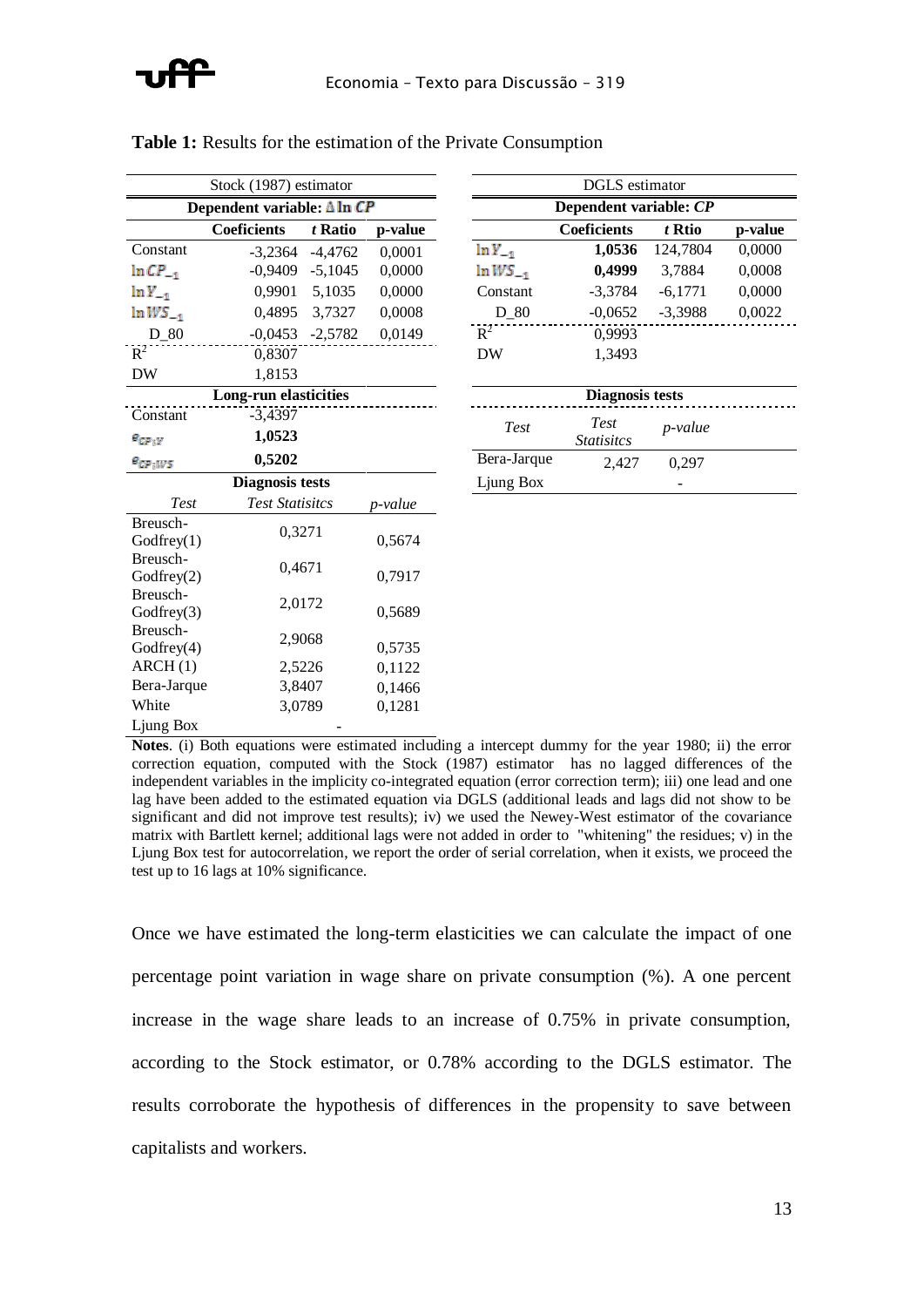

#### **Investment**

Investment (*I*) has been estimated as a function of GDP (*Y*) and the wage share (*WS*).

The results are in Table 2.

| <b>Table 2:</b> Results of the estimates to Investment $(I)$ |
|--------------------------------------------------------------|
|--------------------------------------------------------------|

|                       | Stock (1987) estimator             |                        |         |                       | <b>DGLS</b> estimator  |           |            |  |  |
|-----------------------|------------------------------------|------------------------|---------|-----------------------|------------------------|-----------|------------|--|--|
|                       | Dependent variable: $\Delta \ln I$ |                        |         | Dependent variable: I |                        |           |            |  |  |
|                       | <b>Coefficient</b>                 | t ratio                | p-value |                       | <b>Coefficient</b>     | t ratio   | p-value    |  |  |
|                       | S                                  |                        |         |                       | S                      |           |            |  |  |
| Constant              | 6,2795                             | 2,7542                 | 0,0098  | ln Y                  | 0,9243                 | 1,7547    | 0,0000     |  |  |
| $\ln l_{-1}$          | $-0,7239$                          | $-4,5595$              | 0,0001  | lnWS                  | $-2,4479$              | $-6,7921$ | 0,0000     |  |  |
| $ln Y_{-1}$           | 0,6292                             | 4,2896                 | 0,0002  | Constant              | 8,6043                 | 5,3205    | 0,0000     |  |  |
| $lnWS_{-1}$           | $-1,5912$                          | $-2,8636$              | 0,0074  | $D_69$                | 0,2740                 | 3,7479    | 0,0009     |  |  |
| $D_69$                | 0,2600                             | 3,1046                 | 0,0040  | $R^2$                 | 0,9947                 |           |            |  |  |
| $R^2$                 | 0,6249                             |                        |         | <b>DW</b>             | 1,8848                 |           |            |  |  |
| DW                    | 2,1982                             |                        |         |                       | <b>Diagnosis tests</b> |           |            |  |  |
| Long run elasticities |                                    |                        |         |                       | <b>Test Statisitcs</b> |           |            |  |  |
| Constant              | 8,6746                             |                        |         | Test                  |                        |           | $p$ -value |  |  |
| $e_{I;Y}$             | 0,8692                             |                        |         | Bera-Jarque           |                        | 0,3852    | 0,8248     |  |  |
| $e_{I;WS}$            | $-2,1981$                          |                        |         | Ljung Box             |                        |           |            |  |  |
|                       | <b>Diagnosis tests</b>             |                        |         |                       |                        |           |            |  |  |
| Test                  |                                    | <b>Test Statisitcs</b> | p-value |                       |                        |           |            |  |  |
| Breusch-Godfrey(1)    |                                    | 2,2189                 | 0,1363  |                       |                        |           |            |  |  |
| Breusch-Godfrey(2)    |                                    | 2,4032                 | 0,3007  |                       |                        |           |            |  |  |
| Breusch-Godfrey(3)    |                                    | 2,6024                 | 0,4571  |                       |                        |           |            |  |  |
| Breusch-Godfrey(4)    |                                    | 6,7957                 | 0,1471  |                       |                        |           |            |  |  |
| ARCH(1)               |                                    | 0,6299                 | 0,4274  |                       |                        |           |            |  |  |
| Bera-Jarque           |                                    | 2,0679                 | 0,3556  |                       |                        |           |            |  |  |
| White                 |                                    | 33,4498                | 0,1494  |                       |                        |           |            |  |  |

Ljung Box 8 a 16 **Notes:** i) Both equations were estimated including a intercept dummy for 1969; ii) the number of lags in the error correction equation and leads and lags in the estimated equation via DGLS are the same as in Table 1, as well as the covariance matrix estimator.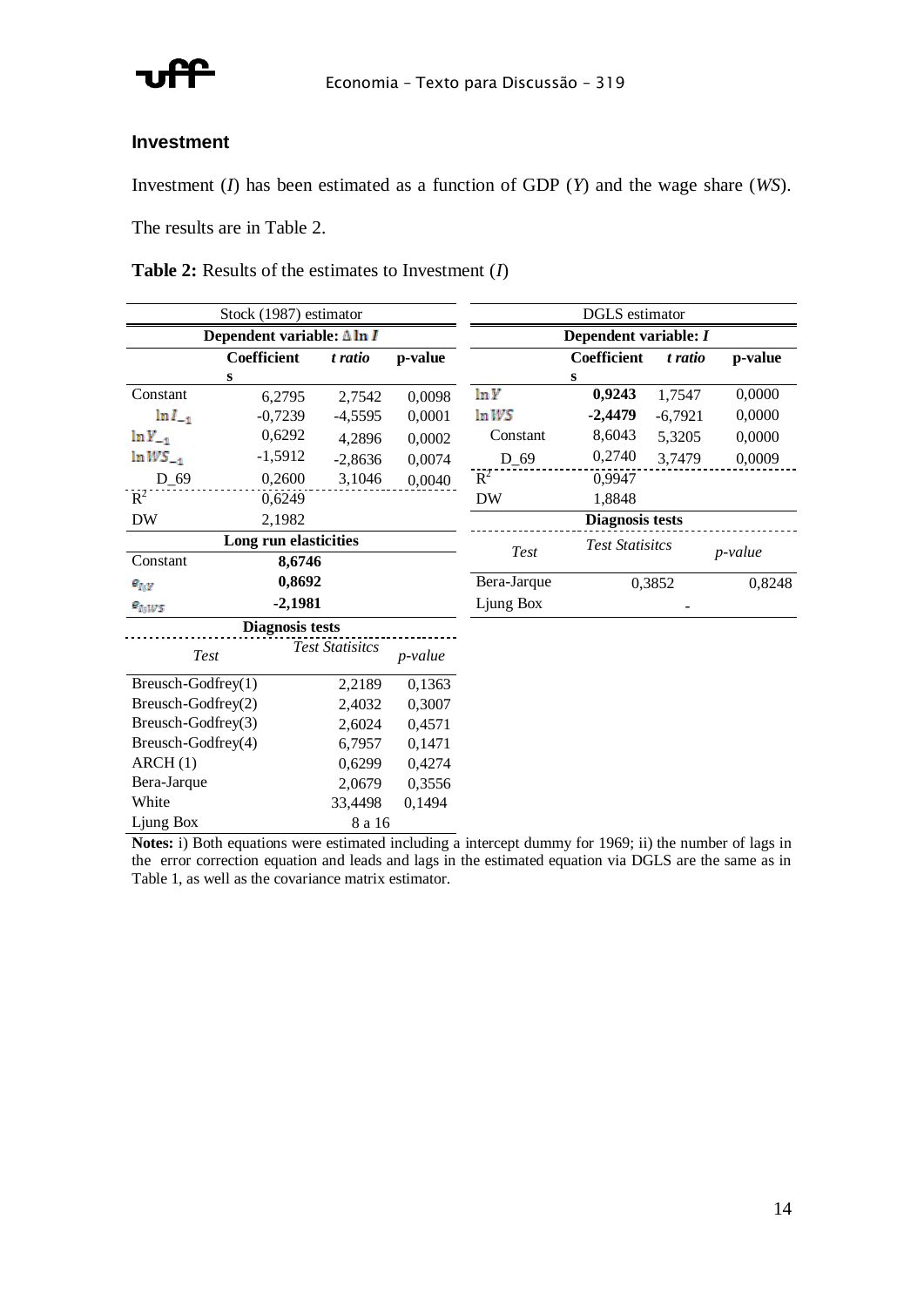

In both estimated equations the signals correspond to the expected and both estimation methods were statistically adequate. <sup>15</sup> The calculated partial impacts indicate that an increase of one percentage point in the share of wages in income would produce a reduction in investment of approximately 0.77%, according to the Stock estimator, and 0.86% according to the DGLS estimator.

### **Exports**

 $\overline{a}$ 

In the estimates reported below the series of U.S. GDP are used as a proxy to estimate the impact of increased income in trading partners on the demand for Brazilian exports  $16$ . To calculate the impact of price competitiveness on exports we use the wage share as a proxy for unit labor costs. Table 3 presents the results of estimations

|              | Stock (1987) estimator             |           |         |                 | DGLS estimator           |                 |               |
|--------------|------------------------------------|-----------|---------|-----------------|--------------------------|-----------------|---------------|
|              | Dependent variable: $\Delta \ln X$ |           |         |                 | Depend variable: $\ln X$ |                 |               |
|              | <b>Coeficients</b>                 | t Ratio   | p-value |                 | <b>Coeficients</b>       | t Ratio         | $p-$<br>value |
| Constant     | $-6,8357$                          | $-3,0269$ | 0,0049  | $\ln Y_{f-1}$   | 1,5758                   | 14,5354         | 0,0000        |
| $\ln X_{-1}$ | $-0.4779$                          | $-4,5311$ | 0,0001  | $lnWS_{-1}$     | $-2,6239$                | $-2,4828$       | 0,0220        |
| $ln Yf_{-1}$ | 0,8273                             | 4,9119    | 0,0000  | Constant        | $-8,4479$                | $-1,6420$       | 0,1162        |
| $lnWS_{-1}$  | $-0.9223$                          | $-2,1485$ | 0,0396  | $D_80$          | 0,6087                   | 5,3192          | 0,0000        |
| $D_80$       | 0,2521                             | 3,1715    | 0,0034  | $R^2$           | 0,9846                   |                 |               |
| $R^2$        | 0,4686                             |           |         | DW              | 1,7578                   |                 |               |
| DW           | 2,1869                             |           |         |                 | <b>Diagnostic Tests</b>  |                 |               |
| Constant     | Long run elasticities<br>-14,3026  |           |         | Test            | <b>Test Statisitcs</b>   | <i>p</i> -value |               |
| $e_{X:Y}$    | 1,7310                             |           |         | Bera-<br>Jarque | 0,8107                   | 0,6667          |               |
| $e_{X;WS}$   | $-1,9297$                          |           |         | Ljung Box       |                          |                 |               |
|              | <b>Diagnostic Tests</b>            |           |         |                 |                          |                 |               |

#### **Table 3:** Results of the estimation for exports

<sup>&</sup>lt;sup>15</sup> The method of Stock (1987) rejects the hypothesis of non-autocorrelation of the Ljung-Box test of the 8th to the 16th lag order at a significance level of 10%. However, at the significance level of 5% we only reject the  $H_0$  for the 8th and 9th orders. For this reason, we consider valid the estimation results.

 $16^{\circ}$  As in Marglin (1990), after the War until the end of the 1980s, U.S leadership in the world economy was indisputable. This means to say that US could 'manage' international economic activity. Thus, we believe that it is a reasonable assumption to consider that increases in US GDP would increase demand for Brazilian exports.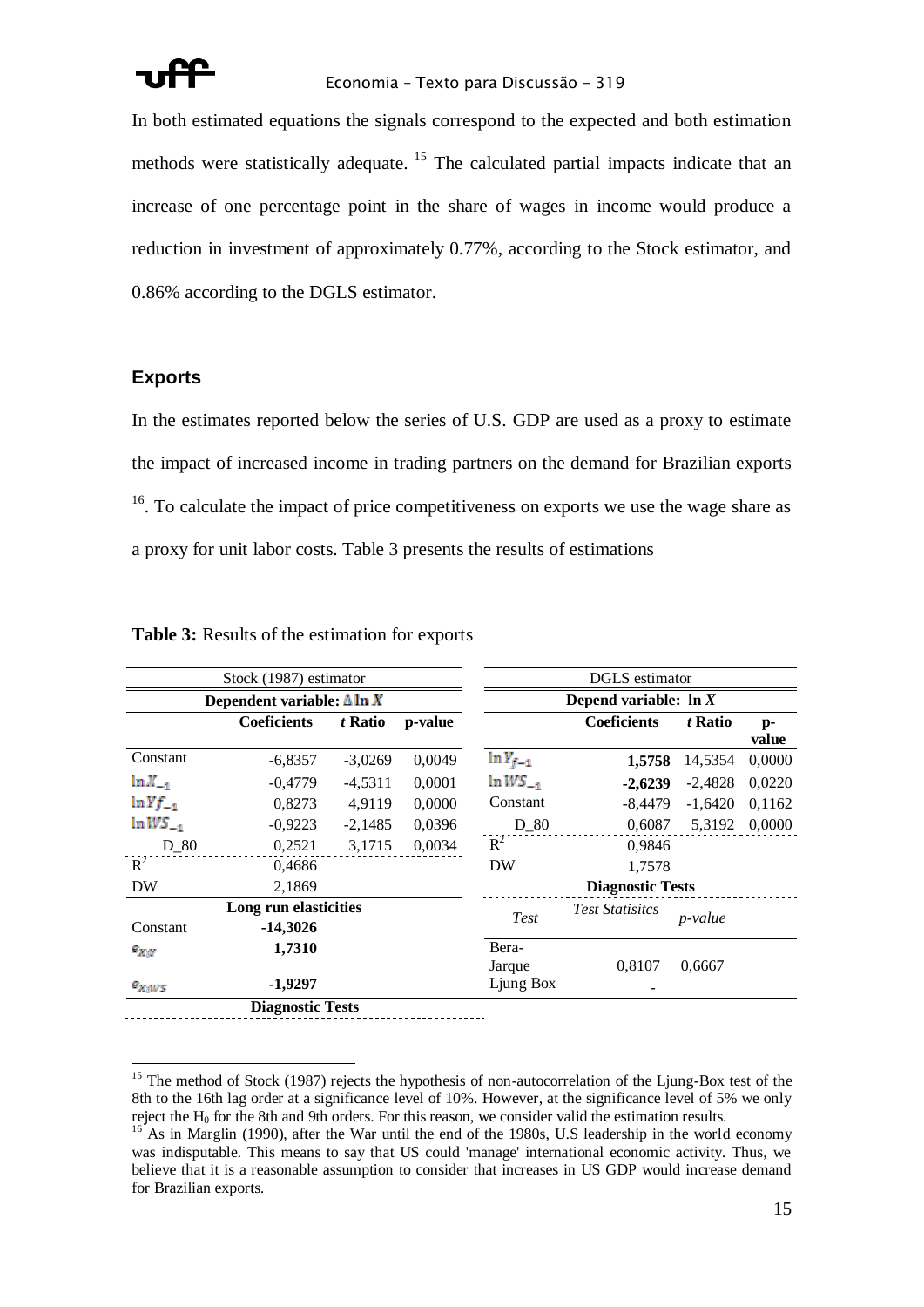

| <b>Test</b>          | <b>Test Statisitcs</b> | p-value |
|----------------------|------------------------|---------|
| $Breusch-Godfrey(1)$ | 0,7926                 | 0,3733  |
| Breusch-Godfrey(2)   | 1,0214                 | 0,6001  |
| Breusch-Godfrey(3)   | 1,3064                 | 0,7276  |
| Breusch-Godfrey(4)   | 1,3085                 | 0,8599  |
| ARCH(1)              | 0,0872                 | 0,7677  |
| Bera-Jarque          | 0,6586                 | 0,7194  |
| White                | 23,6914                | 0,9257  |
| Ljung Box            |                        |         |

**Notes**: i) An intercept dummy for the year 1980 has been included in both estimated equations; ii) the number of lags in the error correction equation is the same as reported in Table 1; iii) in the DGLS equation we included 2 leads and 2 lags; the estimator of the covariance matrix is the same reported in Table 1.

The sign of the long-run elasticity of exports with respect to wage share is significant in

both estimated equations and the effects of income distribution towards wages (one

percentage point) on the aggregate demand for exports is -0.22% for the Stock (1987)

method and -0.30% for the DGLS method.

### **Identifying the demand regime**

Grouping the partial effects of redistribution on the components of aggregate demand

we can define the nature of the demand regime of the Brazilian economy (1951-89).

Table 4 presents the results

**Table 4:** The demand regime for the Brazilian economy in the 1951-1989 period

|                          |                     |                     | Sample average 1951-89 (I\$) | <b>Partial</b>      |         |           |                   |  |
|--------------------------|---------------------|---------------------|------------------------------|---------------------|---------|-----------|-------------------|--|
| <b>Estimator</b>         | <b>Elasticities</b> |                     | CP/WS                        | VWS                 | X/WS    | 1/Y       | effects<br>$($ %) |  |
|                          | $e_{CP;WS}$         | 0,520               | 8.770.631                    |                     |         |           | 0,7757            |  |
| Stock (1987) $e_{I_1W5}$ |                     | $-2,198$            |                              | 2.067.807           |         |           | $-0,7727$         |  |
|                          | $e_{X;WS}$          | $-1,930$            |                              |                     | 678.059 | $1,7E-09$ | $-0,2224$         |  |
|                          | $e_{CP;WS}$         | 0,500               | 8.770.631                    |                     |         |           | 0.7454            |  |
| <b>DGLS</b>              | $e_{I_1WS}$         | $-2,448$            |                              | 2.067.807           |         |           | $-0,8605$         |  |
|                          | $e_{X;WS}$          | $-2,624$            |                              |                     | 678.059 | 1.7E-09   | $-0,3025$         |  |
| Stock (1987):            |                     |                     |                              | Domestic effect     |         |           | 0,0030            |  |
|                          |                     |                     |                              | <b>Total effect</b> |         |           | $-0,2195$         |  |
| <b>DGLS</b>              |                     | Domestic Effect     |                              |                     |         |           |                   |  |
|                          |                     | <b>Total effect</b> |                              |                     |         |           |                   |  |

Note: 'Domestic efffect' is the net change (%) on aggregate demand due to one percentage point increase in the wage share, excluding the impact on exports. In the 'total effect' we do not exclude exports.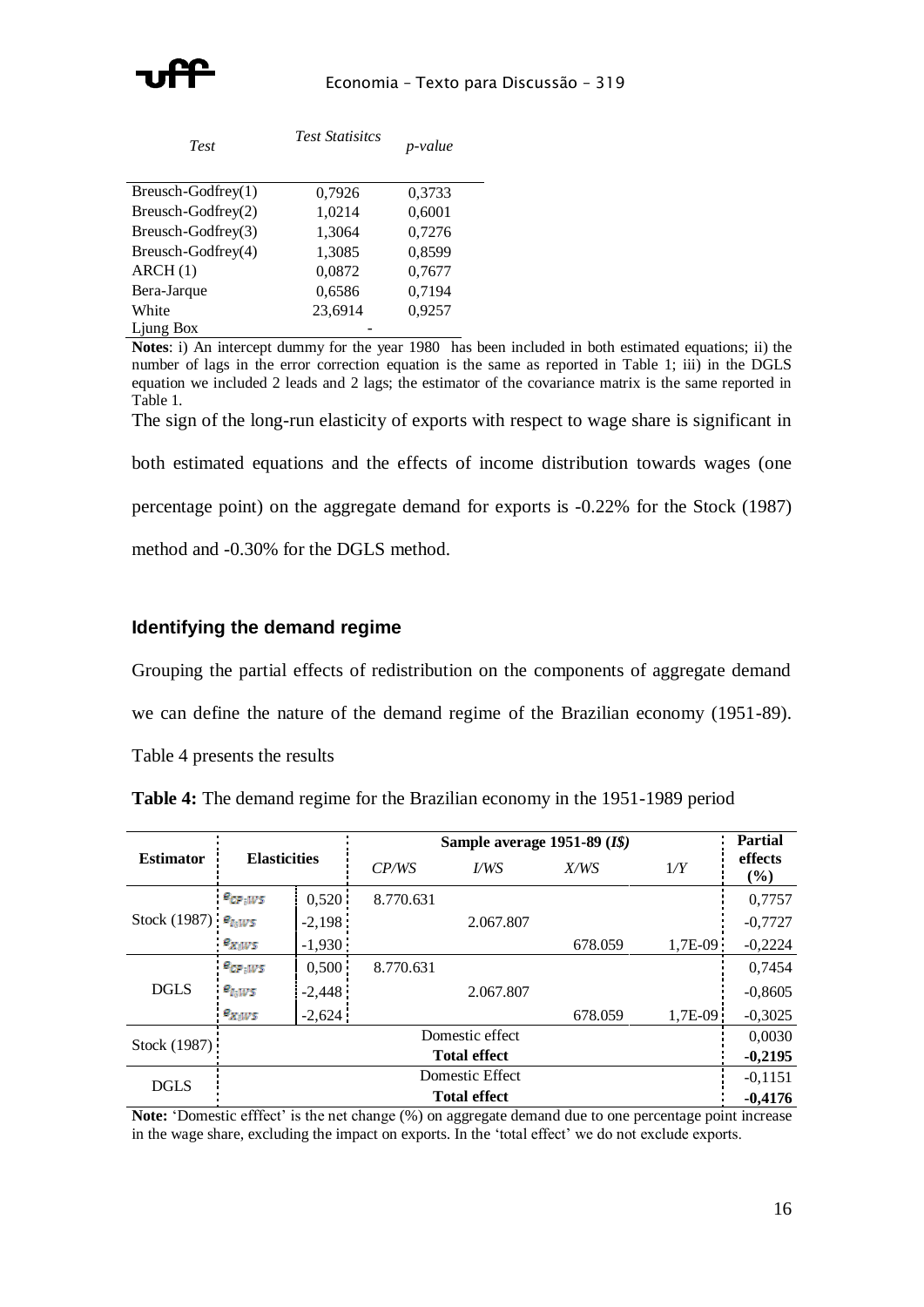The findings in this session are in line with preliminary analysis presented in Section 2, that is to say that the demand regime in Brazil had been profit led in the 1951-89 period. The results obtained show that an increase in one percentage point in the wage share results in a reduction of 0.22% and 0.42% in aggregate demand according to Stock (1987) and DGLS estimators respectively.

|  | Table 5: Income-elasticity/wage-share elasticities |  |  |
|--|----------------------------------------------------|--|--|
|--|----------------------------------------------------|--|--|

| <b>Estimator</b> | Module of the ration between the elasticities |                   |                     |  |  |  |
|------------------|-----------------------------------------------|-------------------|---------------------|--|--|--|
|                  | $E_{CP:WS}/E_{CP:Y}$                          | $E_l$ ws/ $E_l$ y | $E_{X;WS}/E_{X;Yf}$ |  |  |  |
| Stock (1987)     | 0.4943                                        | 2.5289            | 1.1148              |  |  |  |
| DGL S            | 0.4745                                        | 2.6484            | 1.6651              |  |  |  |

Table 5 shows the relative elasticities of the components of aggregate demand (elasticities in relation to the wage share to income elasticity) which supports the hypothesis that the behavior of investment is the main responsible for the determination of the profit-led regime in the period. Private consumption is much more sensible to variations in the level of the income to changes in the income level rather than the distribution among classes.

The high relative elasticity of investment  $(E_{I;WS}/E_{I;Y})$  shows that capital accumulation in Brazil has not followed a kaleckian/steidlian pattern, i.e., the capacity utilization or the income effect had a smaller relevance in the determination of the demand for investment than the profit share.

The estimated coefficients to the elasticity of exports also shows that this component is quite sensible to changes in the functional income distribution. However, the Brazilian economy was rather closed in the period, so the partial impact of income distribution on this component of aggregate demand is the lowest among all. Once more we observe that this result is in line with the importance of investment to explain changes in aggregate demand caused by the redistribution effect.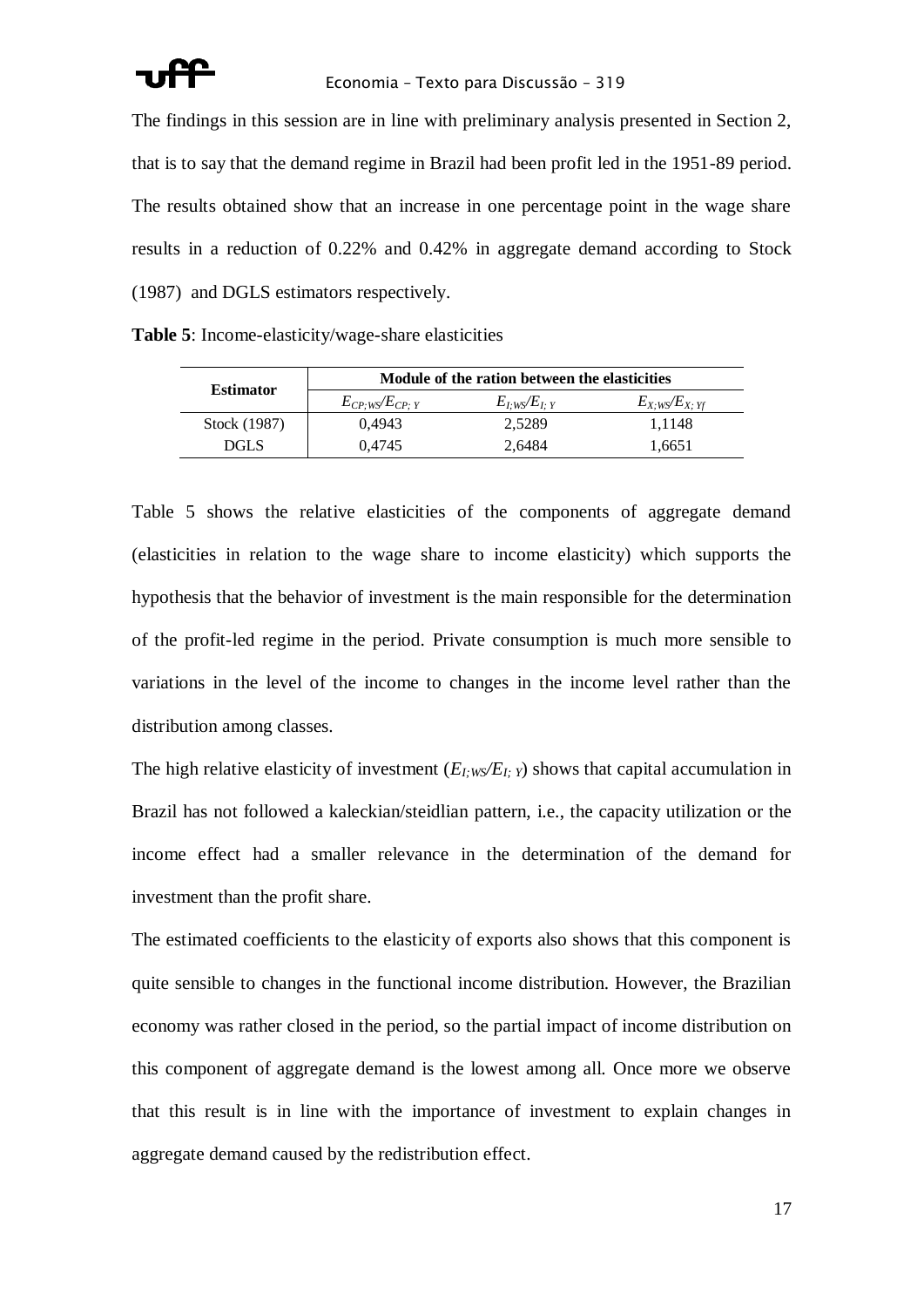

## **5. Explaining the profit-led demand regime: specificities of the Brazilian economy in the 1950-1989 period**

Until the end of the 1980s, the Brazilian economy had experienced an 'inward' growth model, in the sense that foreign trade was only 4.7% of GDP, in average. As seen in the previous sections, demand regime had been induced by profits, what turns the Brazilian development model in the 1950-1989 period *sui generis*, in the light of the demand-led growth literature.

As mentioned in the introduction, Bhaduri and Marglin (1990) suggest that a rather closed economy and with a large share of consumption in GDP, as the Brazilian economy during the period of this study, would be expected to present a wage-led demand regime.<sup>17</sup> However, our findings show that as investment had been more sensible to the distribution than private consumption, we identified a profit-led regime. Our interpretation for this result relies on two main arguments. On one hand we call attention to the financial structure of investment, heavily dependent on internal funds; on the other on the consumption pattern of the emerging middle class in the urban sector, based on increasing demand on durable goods. The post-War period in Brazil is characterized by accelerated industrialization process via import substitution with a heavy inducement by the State,  $18$  and so by a rapid transformation of an agrarian economy into a rather well succeeded industrial economy, at least until the end of the

1970s.

 $\overline{a}$ 

<sup>&</sup>lt;sup>17</sup> Investment, [...], is likely to respond more cautiously to a change in profit margin/share compared to consumption. Thus, the depressing effect of a lower real wage rate on consumption may be felt within the short period without its stimulating effect on investment materializing within the same period, […]. To the extent that exports and imports have faster speeds of adjustment (to price changes) compared to investment (*ibid*, p. 385).

<sup>&</sup>lt;sup>18</sup> Since the War, three development plans had been launched: the Targets Plan (Plano de Metas) in the 1950s and t wo National Development Plans (PND I and II), in the 1970s. For a review of the Brazilian development, see Baer, 2008.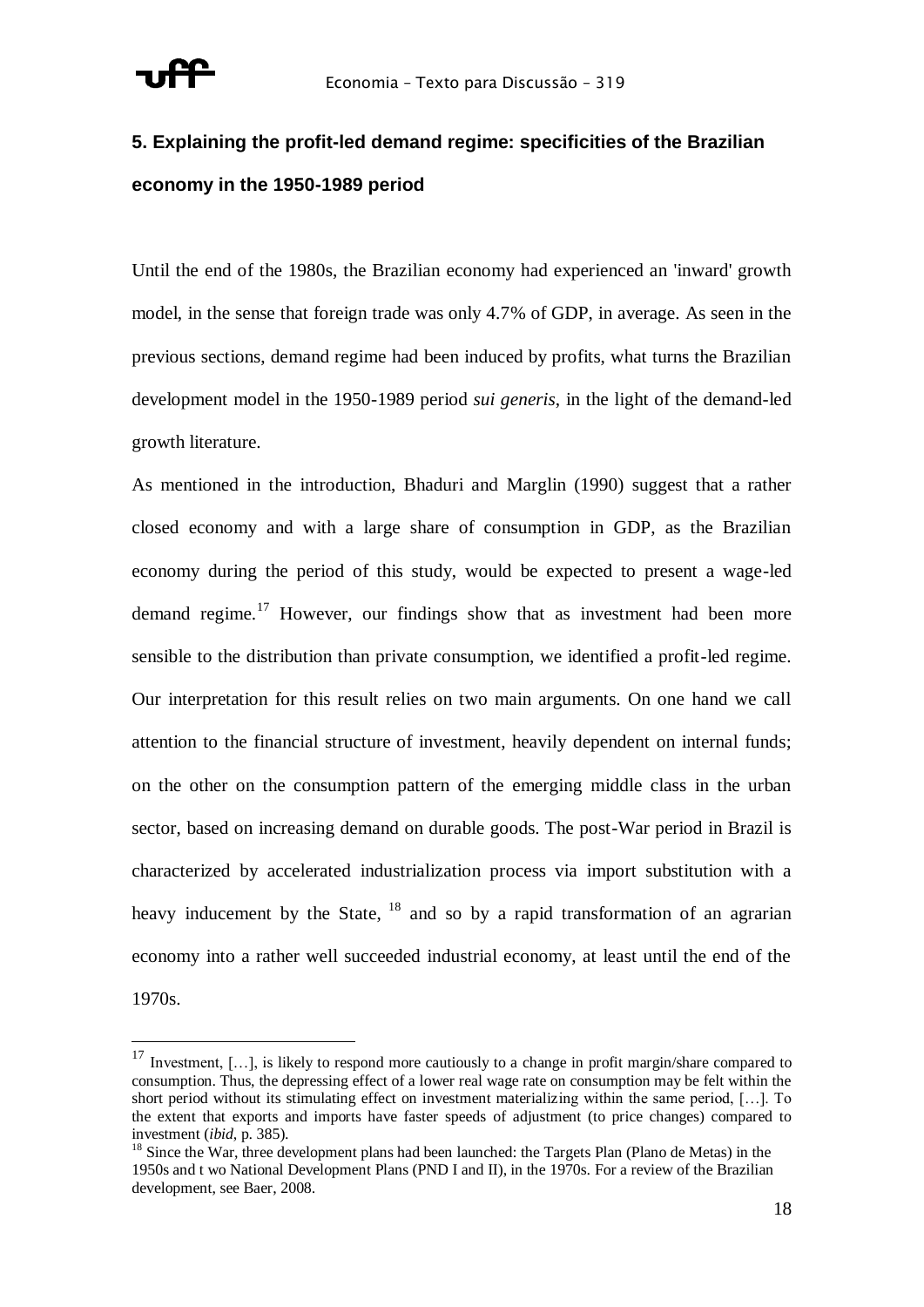

#### **Financial structure of investment**

High and persistent rates of inflation since post-War inhibited the development of a long term credit market for firms in Brasil.<sup>19</sup> Still nowadays, long term credit is mostly provided by public development banks, mainly the Brazilian National Development Bank (BNDES). In this context, retained profits mainly, but also foreign resources (to large firms, in this later case) had been the main sources of funds to finance investment (Cruz, 1994).

The absence of a developed credit and capital markets to finance long term investment, however, would not be enough to explain a profit-led regime. Two other factors should be added. The first is to call attention to the fact that the strategy of rapid industrialization based on import substitution lead to an oligopolistic productive structure in the industrial sector, that favoured firms to keep mark ups relatively high, as domestic markets were protected with tariffs and non-tariffs barriers. Second, a policy of wage squeeze dominated most of the period of rapid industrialization, contributing to keeping profit share high.

So, in our interpretation, the lack of domestic long term supply of credit by the private financial system explains in a great deal the high sensibility of investment to profits. Also, and not less important, as in an inflationary environment alternative allocation of resources were limited, favouring capital accumulation out of retained profits.<sup>20</sup> Therefore, it can be concluded that the dynamic interaction between the evolution of the financial system, governmental policies, market structures and persistent inflation

 $19$  For a discussion about the development of the financial system in Brazil from the post-War until the 1980s, see, for instance, Tavares and Serra (1971), Bresser-Pereira (1987), among others.

 $20$  It should be mentioned that in the 1960s important reforms were introduced in the financial market aiming at developing a long term credit market. See, for instance, Cruz (1994), among others.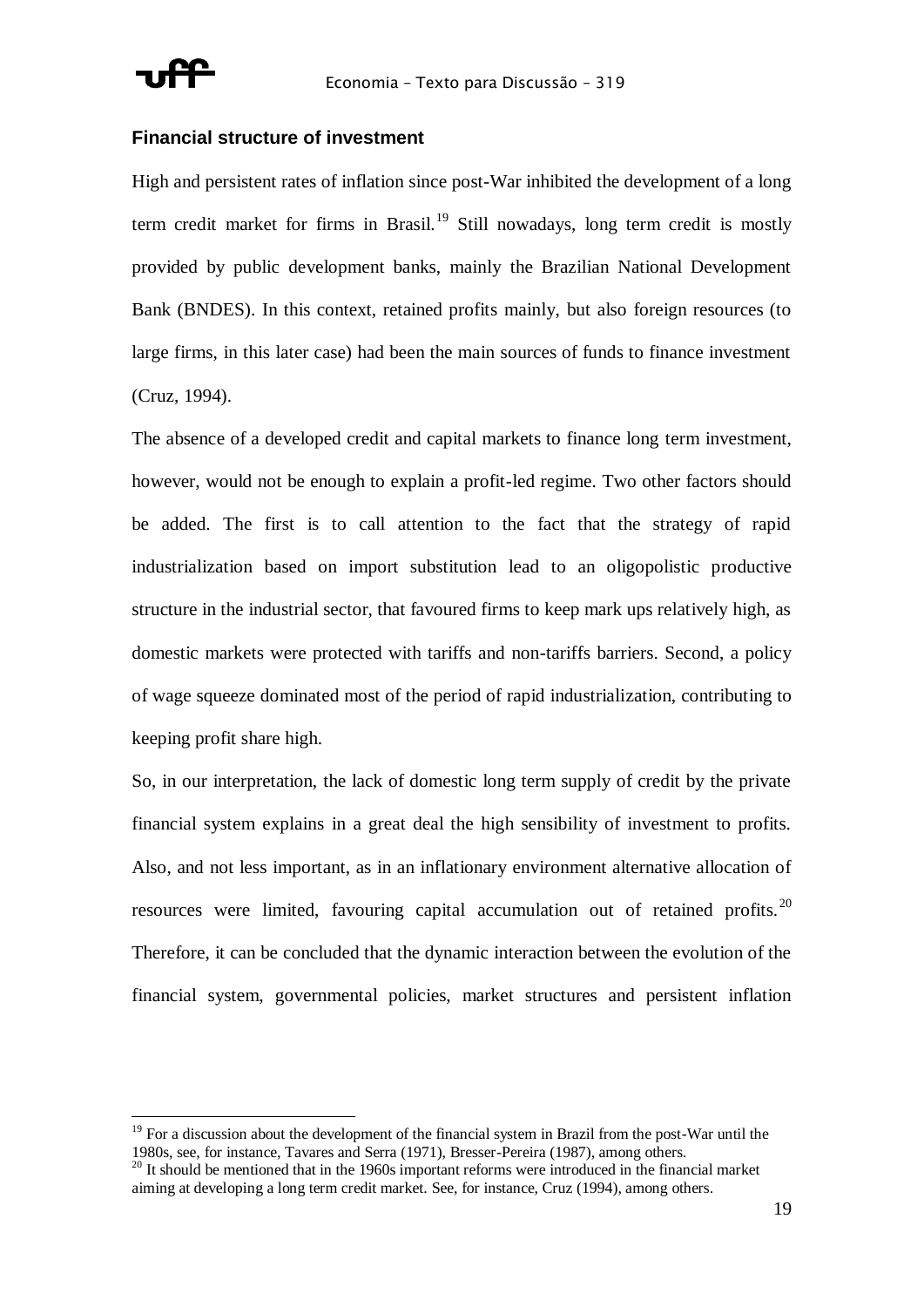

resulted a pattern of funding that made investment decisions very sensitive to the availability of internal funds.<sup>21</sup>

Although the credit market did not develop a long-term segment of credit, a solid consumer credit market was consolidated in the 1970s. The development of this segment helps to explain the lower sensitivity of private consumption in relation to changes in the share of wages in income. The access to "easy credit" to consumers is one of the arguments in favor of the consumption pattern that was being developed along ther Brazilian industrialization process.

## **Consumer´s credit and the ´conspicuous consumption pattern of the mass´**

Consumption pattern in Brazil changed significantly since post-War until the beginning of the 1980s following rapid industrialization and urbanization of the country. One of the main contributions for changing consumption pattern came from the expansion of the consumer's credit, in the 1970s, which allowed workers, in face of a reduction in their share in total income, to sustain both their subsistence consumption and their conspicuous consumption. It is in this sense that Medeiros (1992) concluded that in Brazil the consumption of the working class followed the combination of conspicuous consumption and mass consumption.

This pattern of consumption allowed the internal absorption of the industrial production in a 'low-wage industrialization strategy'. In Tavares and Serra (1971) interpretation, the success of Brazilian industrialization was largely conditioned by the redistribution of income in favor of capital, and so the evolution of the consumption pattern, based on

 $21$  After the foreign debt crisis of the 1980s there was a collapse of all forms of financing investment, as the inflow of external resources toward investment was very affected, and in these conditions the dependence on internal financing funds was not reversed.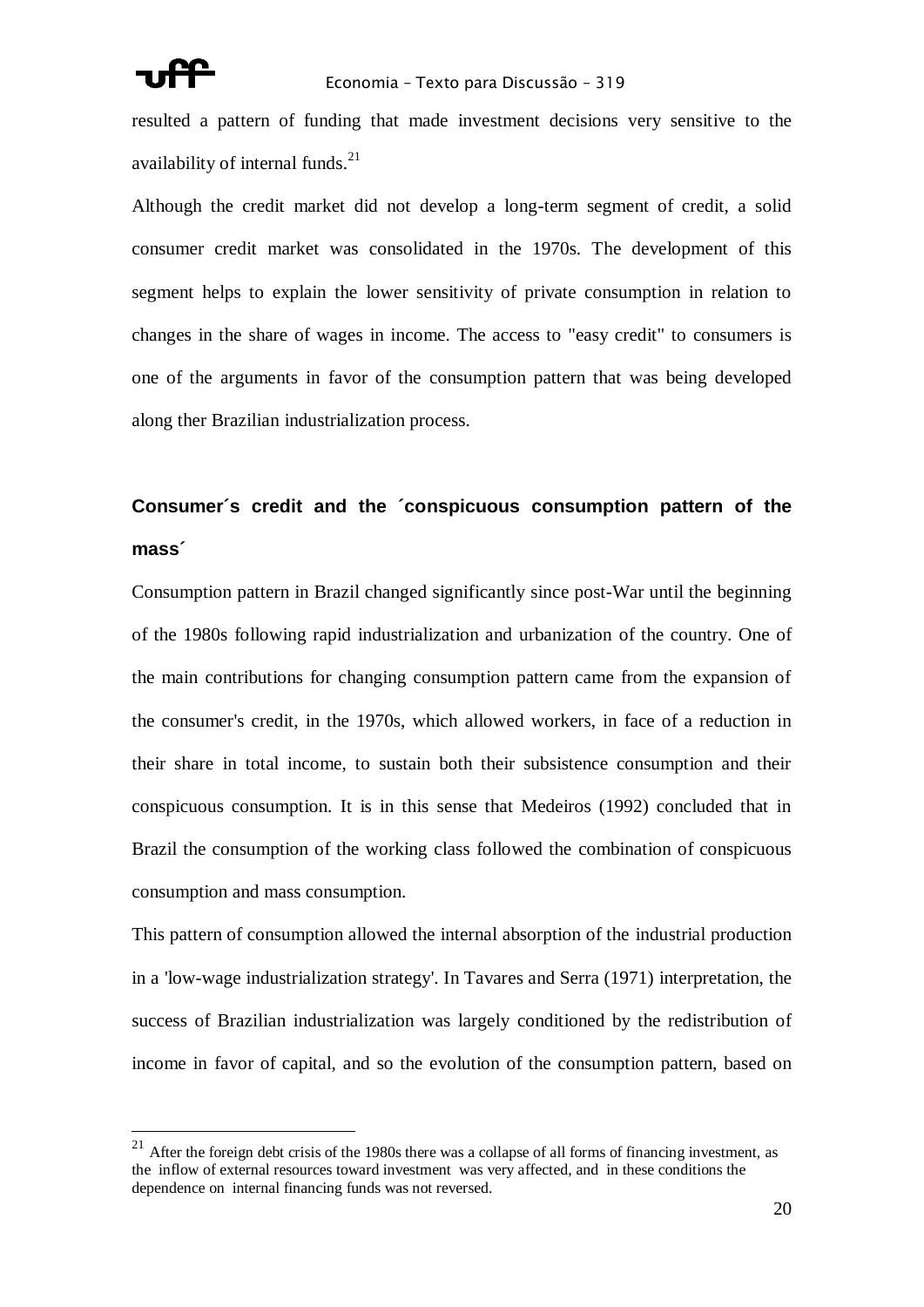

income concentration and credit expansion, contributed to the reduction of the relative elasticity of private consumption to income distribution.

Another important characteristic of this period concerns the functioning of the labor market. The process of accelerated industrialization implied a process of increasing incorporation of workers formerly unemployed or under-employed (Medeiros, 1992).<sup>22</sup> This resulted in a striking expansion of the formal market, and that was a major factor to explain the increase of wage bill, with redistribution in favor of profits.<sup>23</sup> The positive correlation between the growth of the mass of salaries and GDP growth, contributed to a relative low elasticity of private consumption. Therefore, a characteristic of the period was that if, on one hand, the increase in income followed by redistribution in favor of profits negatively affected consumption by increasing the average propensity to save, on the other hand, the simultaneous increase of the wage bill positively affected consumption. This result was possible because the expansion of the wage bill was highly sensitive to variations in growth.

Rapid urbanization also implied increase in the share of mixed income. According to Tavares and Serra (1971) and Medeiros (1992), this increase may also have had its impact on the elasticity of consumption with respect to the wage share. In practice, mixed income functions as profit sharing, that is to say, redistribution in favor of profits between capitalists and workers. The result is a reduction in the elasticity of consumption with respect to the wage share in income.

 $22$  The under-employment and informal work is a common feature of the Latin American economies, with high structural heterogeneity (Cimoli, Primi and Pugno, 2006).

 $^{23}$  It is worth mentioning that Bhaduri and Marglin (1990) point out that the expansion of the wage bill and increasing employment are important factors to socially sustain a profit-led regime, as well as they reduce the possibility of a crisis of over-accumulation in the long run.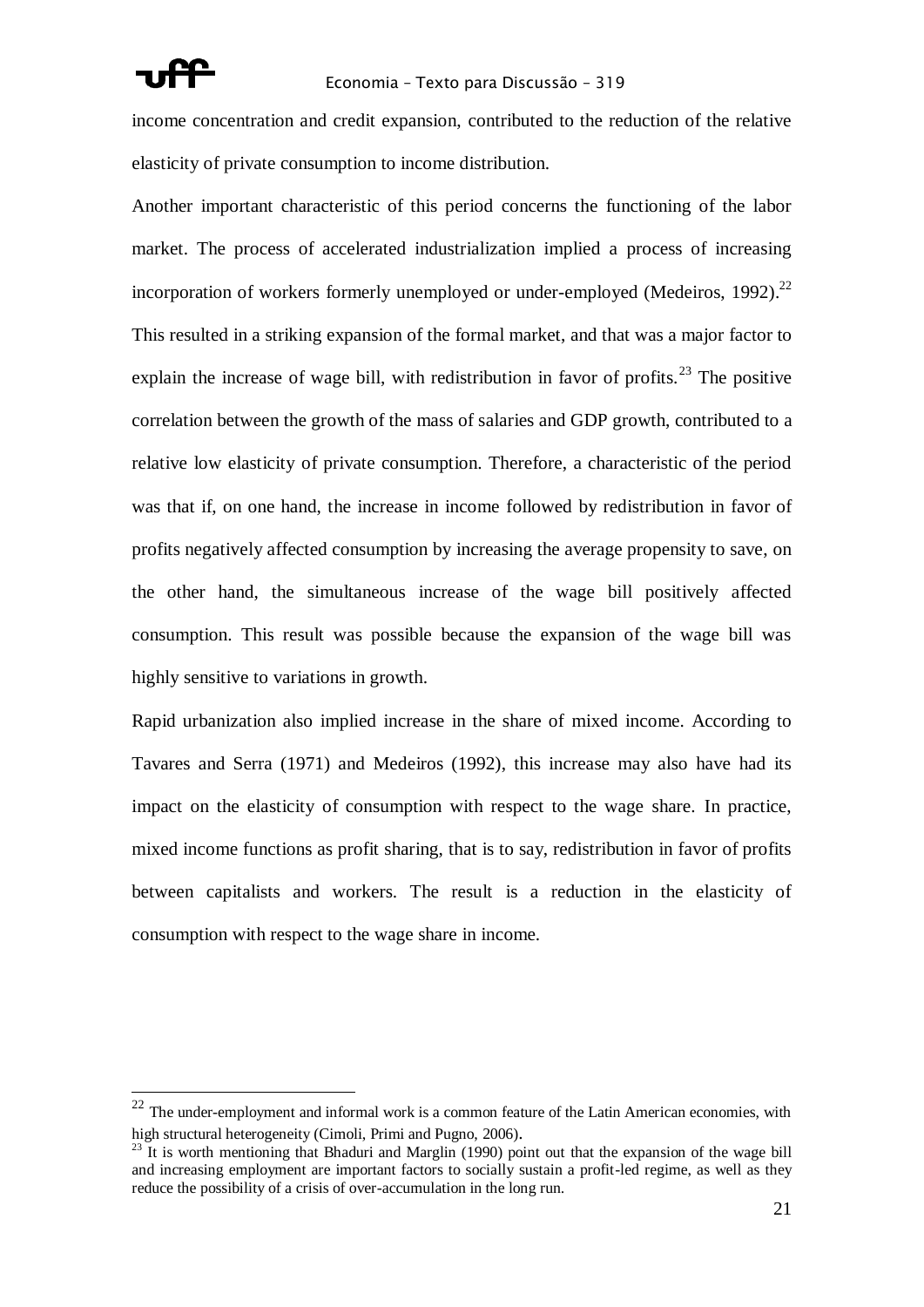

#### **6. Final remarks**

Growth and income distribution has always been an issue in economic debate in Brazil as the period of rapid economic growth was not followed by an improvement in income and wealth distribution. In recent years, in mid-2000s, growth rates resumed in an environment of improvement in income distribution, but the international financial crisis interrupted this movement, and since 2011 the Brazilian economic performance has been poor.

In this paper, based on the demand-led growth literature, we investigated the demand regime for the Brazilian economy for the 1951-1989 period. We implemented an econometric exercise based on Hein and Vogel's (2008) methodology to estimate partial elasticities of the aggregate demand components to changes in income distribution. An important contribution of this paper was to show that in a relatively closed economy with a high share of consumption in GDP a profit-led demand regime was identified.

In our interpretation two characteristics of the Brazilian industrialization process can explain this result. On one hand, persistent and relatively high inflation inhibited the development of a long-term credit market, as well as a meaningful capital market, making firms heavily dependent on internal funds to expand their capacity. To this specificity, it should be added another peculiarity of the Brazilian industrialization process that was the expressive presence of state-owned enterprises, that according to Trebat (1983), reached a highly degree of autonomy in their decision making process by the 1970s. In this sense, the author compares their behavior concerning investment decisions with those of private firms, what reinforces the evidence that firms, in general, were dependent on internal funds to invest. So, in this respect, we concluded that political, institutional and structural features contributed to the development and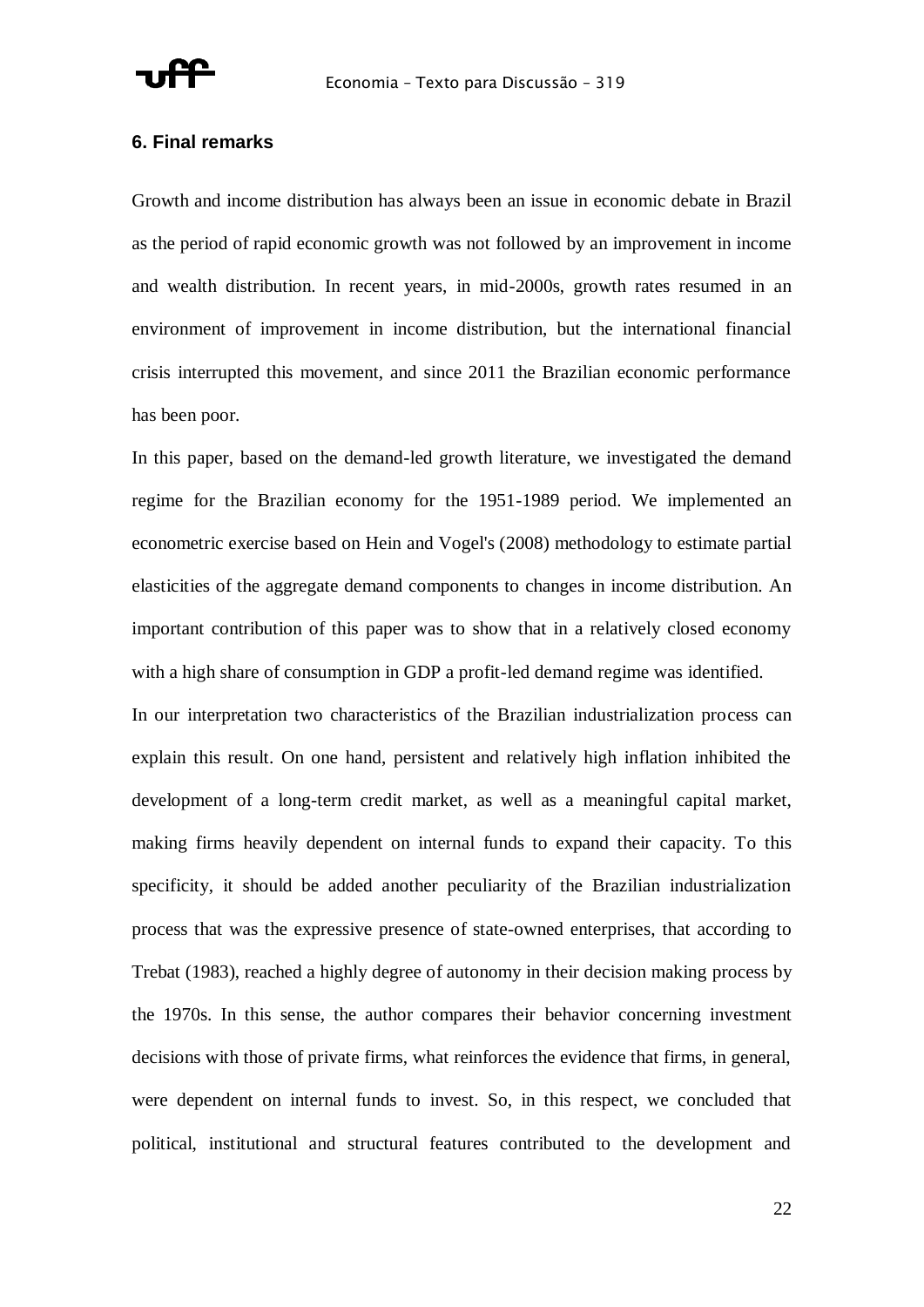

maintenance over time of a pattern of self-financing investment in Brazil after the War to the end of the 1980s.

On the other hand, we also identified that the industrialization process in Brazil favored the emergence of a domestic market for durable consumer goods taking advantage of rapid urbanization, increase in formalization in the labor market and the expansion of consumer's credit. In this sense, concentration of income allowed for a 'low-wage industrialization strategy', as discussed in Tavares and Serra (1971).

Furthermore, it should be added that, given the importance of retained profits in financing capital expansion, policies that limited the rights of the working class and wage compression were functional. The implementation of ambitious development plans that resulted in deep structural change, by increasing the productivity of labor in the context of wage restraint, also contributed to the growth momentum via redistribution. Devaluations, when adopted in the Brazilian case, were also a wise economic choice to boost exports. As shown in the literature, in conditions of wage restraint, the rise of the share of profits in income tends to increase the price competitiveness of exports. <sup>24</sup>

In sum, with the exercise presented, we were able to show, based on recent literature on demand-led growth, that rapid structural change due to a State-led industrialization strategy resulted in fast growth, without generating an expressive income distribution in Brazil since post-War until the end of the 1980s. Liberal reforms introduced in the 1990s changed the macroeconomic environment dramatically, but as growth rates have

 $^{24}$  In fact, the estimations using the Stock(1987) estimator found that when considering the effects of redistribution only on domestic aggregate demand components - private consumption and investment the 'domestic regime' was wage-led (in fact, almost insensitive to redistribution). Thus, it is understood that the reductions in the wage share in order to increase price competitiveness of exports (and aggregate demand) in this case were offset by similar policies by the trading partners. If this had been the case, the effect would have been a reduction in aggregate demand in the local economy, turning weak the sacrifice of the working class (Stockhammer and Onaram , 2012).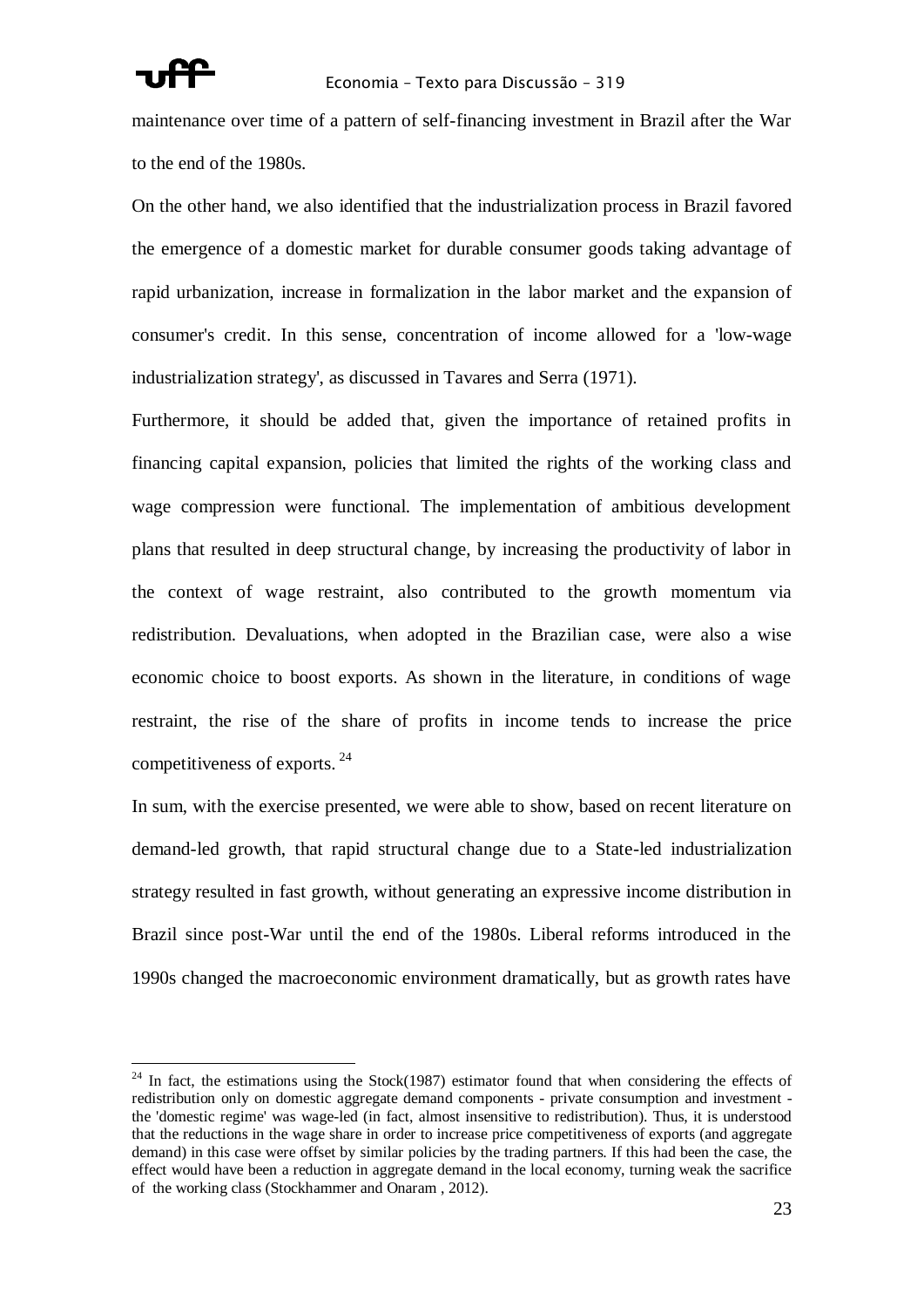

not resumed yet a new institutional model of political economy, conciliating growth and

income distribution, is under pungent debate nowadays in Brazil.

#### **References**

- Amitrano, C. R. 2011. Regime de crescimento, restrição externa e financeirização: uma proposta de conciliação. Annals of the 39o. Encontro Nacional de Economia Política, Foz do Iguaçu, December, available at: www.anpec.org.br/encontros.
- Bacha, E. 1980. Selected Issues in Post-1964 Brazilian Economic Growth, pp. 17-48 in: Taylor, L. et al.. *Models of Growth and Distribution for Brazil*: A World Bank Research Publication**.** Oxford University Press .
- Baer, W. 2008. *The Brazilian Economy: growth and development*, 6th edition, Lynne Rienner Publisher.
- Bhaduri, A.; Marglin, S. A. 1990. Unemployment and the real wage: the economic basis for contesting political ideologies, *Cambridge Journal of Economics*, v. 14, 375-393.
- Bresser-Pereira, L. 1987. Mudanças no padrão de financiamento do investimento no Brasil. *Revista de Economia Política*, v. 7, n. 4, 5-22.
- Cimoli, M.; Primi, A.; Pugno, M. 2006. Un modelo de bajo crecimiento: la informalidad como restricción estructural. *Revista de la CEPAL*. n. 88, 89-107.
- Cruz, P. R. D. C. 1994. Notas sobre o financiamento de longo prazo na economia brasileira do após-guerra. *Economia e Sociedade*, n. 3, 65-80.
- Engle, R. F.; Granger, C.W. J. 1987. Co-integration and error correction representation, estimation, and testing. *Econometrica*, v. 55, n. 2, 251-267.
- Feijó, C. 1993. Decisões empresariais numa economia monetária de produção: notas para uma teoria pós Keynesiana da firma. *Revista de Economia Política*, v. 13, n. 1, 82-100.
- Feijó, C.A. and Carvalho, F.J.C.1992. The Resilience of High Inflation: recent Brazilian failures with stabilizations policies. *Journal of Post Keynesian Economics*, M.E. Sharpe, vol 15(1), pages 109-124.
- Hein, E.; Vogel, L. 2008. Distribution and growth reconsidered: empirical results for six OECD countries, *Cambridge Journal of Economics*, v. 32, n. 3, 479-511.
- Heston, A.; Summers, R.; Aten, B. 2009. *Penn World Table Version 6.3.* Center for International Comparisons of Production, Income and Prices at the University of Pennsylvania, <https://pwt.sas.upenn.edu/> (access in December 12, 2012).
- Kalecki, M. 1954. *Teoria da Dinâmica Econômica*; trad. Paulo de Almeida. São Paulo, SP: Nova Cultural, 1977.
- Kaldor, N. 1956. Alternative Theories of Distribution. *The Review of Economic Studies*, v. 23, n. 2, 83-100.
- Marglin, S. A. 1990. Lessons of the Golden Age of Capitalism. *Research for Action*, World Institute for Development Economics Research, United Nations University, < http://ww.rrojasdatabank.info/goldenageless.pdf > (access Januarry 14, 2013).
- Marglin, S.A. Bhaduri, A. 1990. Profit Squeeze and Keynesian Theory, in Marglin, S.A. and Schor, J. (eds), *The Golden Age of Capitalism. Reinterpreting the Postwar Experience*, Oxford: Claredon.
- Marquetti, A. 2012. Padrões de Progresso Técnico na Economia Brasileira*:* 1952-2008. Texto para Discussão, Economics department of the Pontifícia Universidade Católica, RS, RS, available at: <http://www3.pucrs.br/portal/page/portal/faceppg/ppge/ppgeTextosDiscussoes>